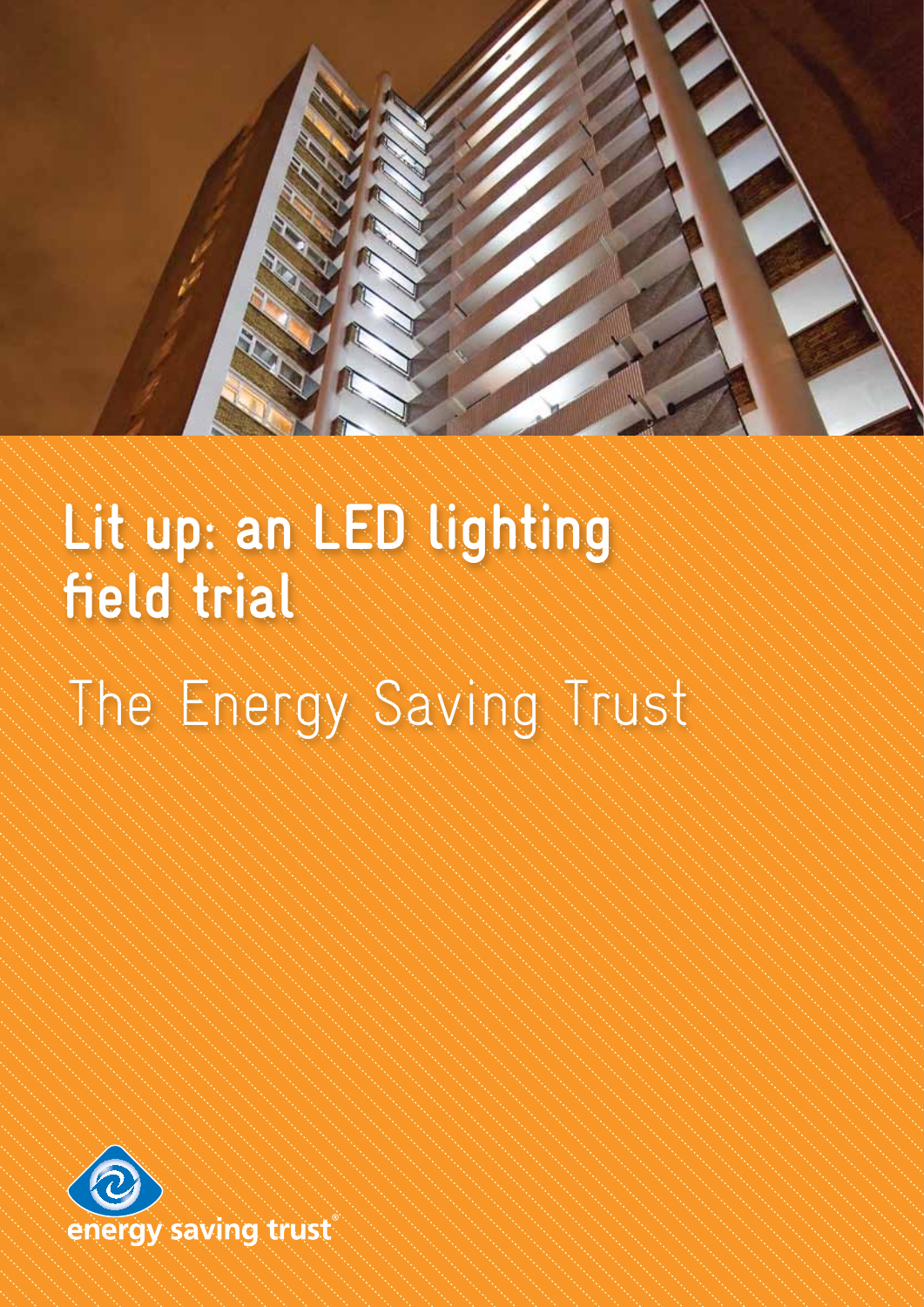Energy Saving Trust Innovation Programme feasibility study What is a light-emitting diode (LED) and how does it **Field trial methodology** 

On-site performance monitoring undertaken during the trial

Laboratory testing of old light fittings and new LED fittings

'Before and after' photography

Phase 1 of the LED field trial - Results

Phase 1 Overview

Phase 1 Site details

Phase 1 Energy savings

Phase 1 LED performance - Lighting Association Laboratories

Phase 1 Case Study - Cavendish Mill

Site photographs

**Executive summary**

**The future**

**Foreword**

**The background**

|                   | 4               |
|-------------------|-----------------|
|                   | 5               |
|                   | 6               |
|                   | $\overline{7}$  |
|                   | 8               |
| work?             | 9               |
|                   | 11              |
|                   | 12              |
|                   | 12              |
|                   | 12              |
|                   | 14              |
|                   | 14              |
|                   | 15              |
|                   | 15              |
| s measurements    | 17              |
|                   | 20              |
|                   | 21              |
|                   | $\overline{22}$ |
|                   | 22              |
|                   | 23              |
|                   | 23              |
| s measurements 26 |                 |
|                   | 28              |
|                   | 30              |

**Phase 2 of the LED field trial – Results 22**

Phase 2 Overview

Phase 2 Site details

Phase 2 Energy savings

Phase 2 LED performance - Lighting Association Laboratories

**Conclusions 28**

**Appendix – Site photographs 30**

## **Contents**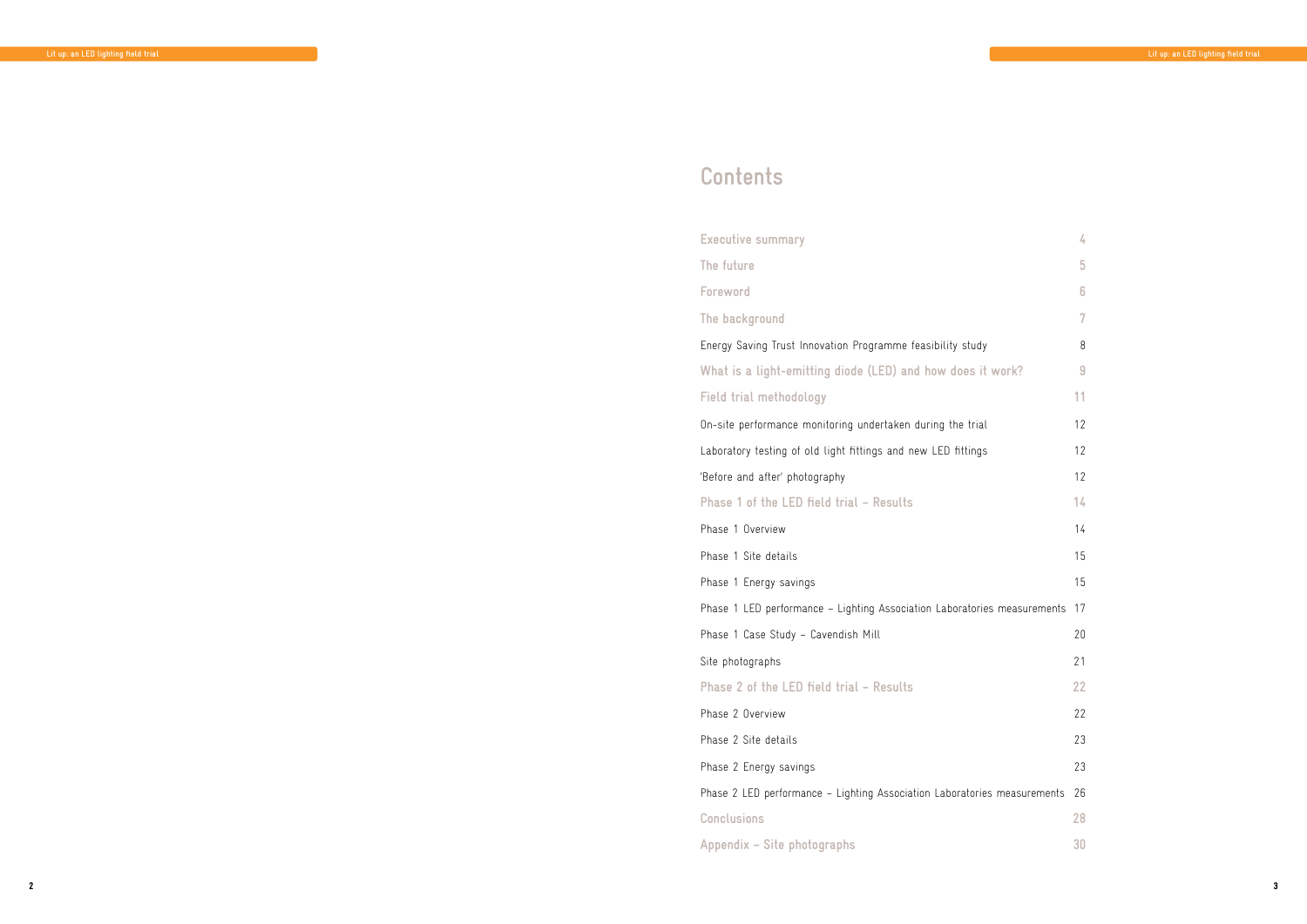## **Executive summary**

1 http://www.mckinsey.com/en/Client\_Service/Semiconductors/Latest\_thinking/

LED\_at\_the\_crossroads.aspx

There is a revolution in lighting. Although Light Emitting Diode (LED) technology has been used in electronic products for many years, it has only recently become practical as a replacement for existing commercial light fittings.



LED technology is developing very quickly, and the costs are falling. McKinsey & Company (management consultants) forecast that LED lighting has the potential to be the dominant technology in domestic and commercial lighting by 2015<sup>1</sup>. .

The Energy Saving Trust recognised the potential of LED lighting several years ago. In 2008, we successfully bid for funding from the UK government's Environmental Transformation Fund to conduct a field trial into the feasibility of installing LED lighting into communal areas of social housing. Communal areas included stairwells, corridors and common rooms. Cost-effective, functional lighting is especially important in social housing, where communal areas are illuminated up to 24 hours a day.

The trial measured the performance, energy-saving potential and maintenance of light levels of over 4,250 LED light fittings across 35 different sites.

We found that LED lighting can:

- Significantly improve the lighting in social housing
- Reduce energy consumption
- Lower the cost of maintenance

The field trial categorically proved the effectiveness of modern LEDs as an energy-efficient source of light. The quality of lighting showed marked improvement at almost every site in the trial. This is true in terms of brightness, colour and distribution of light.

The improved performance of LED lighting when compared with previously existing lighting in the test sites is clearly demonstrated in the "before and after" photographs in the appendix.

#### Key findings

- 1. Lighting levels increased in both phases of the field trial. In phase 1, the increase was 100 per cent. In phase 2, it was 57 per cent.
- 2. When LED performance is normalised to account for increased light levels it is calculated that the new LED lighting in the sites will generate ongoing savings in excess of 3,372,058kWh per year across both project phases. This is equivalent to the energy needed to light 5,788 typical UK homes for a year.
- 3. The LED installations increased the "colour temperature" in buildings, giving a brighter, whiter light much closer to that of daylight. ("Colour temperature" is a measure of how "warm" or "cold" a light is. The old lighting systems in the sites had an average colour temperature of 3,344 Kelvin across both phases, which is close to the "warm white" that is typical of fluorescent lighting. The LED lighting typically raised the colour temperature to 5,086 Kelvin.)
- 4. The brighter, whiter light enhanced the ambience in most of the sites, as can be seen by the photographs in the appendix.
- 5. Colour rendering improved across most of the sites. This means that colours appear as they would under natural lighting conditions.
- 6. LEDs in the trial demonstrated an excellent sustained performance. Lighting levels, when measured after about six months of use, maintained an average performance of 93.6 per cent.
- 7. Using normalised figures, both phases of the trial suggested that return on investment could be around 2 years.

## There is a key role for the Energy Saving Trust in helping to develop the LED lighting market in the UK.

The Energy Saving Trust believes that it is essential for consumers to have a good first impression. We are now promoting the benefits of LED lighting through our Energy Saving Trust Recommended programme.

The Energy Saving Trust will discuss the results of the field trial with the UK government and with OFGEM to encourage the inclusion of LED light fittings in existing and future energy-saving initiatives.

## **The future**

**St John's Wood, Ada Court**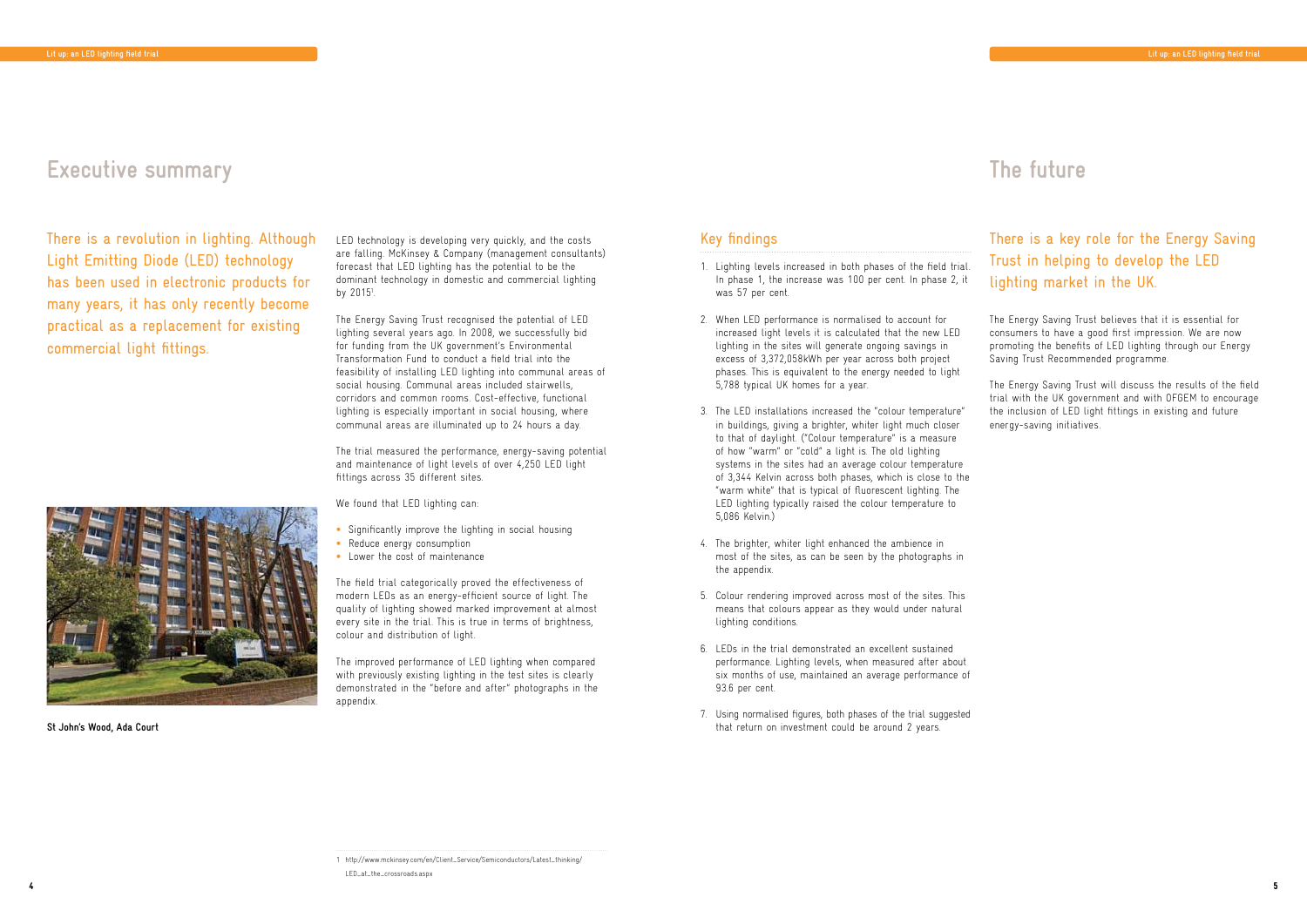The Energy Saving Trust has been at the forefront of the development of energy-efficient lighting products for over sixteen years. We developed the first performance specifications for compact fluorescent light bulbs in 1995, when EESoP2 , the first energy-efficiency obligations for energy suppliers, introduced subsidies for lighting products. EESoP was the predecessor of the current Carbon Emissions Reduction Target (CERT) which runs until the end of 2012.

Throughout this period, the performance specifications were adopted by the Energy Saving Trust Recommended scheme<sup>3</sup> with the requirement that any lighting product provided by energy suppliers had to be registered with Energy Saving Trust Recommended. This has ensured that the hundreds of millions of lamps supplied to domestic householders over this period have been of the highest quality and efficiency.

In recent years, the Energy Saving Trust Recommended scheme has widened its scope to include lighting products that utilise light-emitting diode (LED) technology. LED lighting technology has developed rapidly, and it now provides one of the most energy-efficient forms of lighting available. Little or no data was available on the actual performance of LED lighting when installed in real buildings, so it was decided to implement a field trial to carry out the necessary research.

The Energy Saving Trust is the UK's leading impartial organisation helping people to save energy and reduce carbon emissions. One of the key ways we do this is by providing expert insight and knowledge about energy saving methods and technologies. Our activity in this area includes policy research, technical testing and consumer advice. This field trial is one of many implemented by the Energy Saving Trust as part of our extensive market transformation activity in the low-carbon technology sector. It follows last year's report on our trial of heat pumps, Getting Warmer: a field trial of heat pumps. Other trials have looked at wind turbines, condensing boilers, advanced heating controls and various insulation products. Here comes the sun, our report presenting the results of our solar water heating field trial, was published on 13 October 2011.

The Energy Saving Trust is impartial, and is not tied to any particular commercial organisation or driven by political or corporate motivations. This enables us to work with a variety of industry stakeholders, who know our findings will be without bias. We use the results of our work to inform our advice services to the public, industry, governments, local authorities and other customers and stakeholders. The conclusions of this field trial of LED lighting will be of particular interest to the local authority sector and other sectors with similar day time lighting demands.

## **Foreword**

```
2 Energy Efficiency Standards of Performance
```
- http://www.ofgem.gov.uk/Pages/MoreInformation.aspx?docid=171&refer=Sustainabili ty/Environment/EnergyEff
- 3 http://www.energysavingtrust.org.uk/business/Business/Energy-Saving-Trust-Recommended

The Energy Saving Trust has always considered energy-efficient lighting an important area, and has led several different initiatives in this sector.

LED lighting is a rapidly developing, energy-efficient technology. We were keen to test the performance of some of the newer products on the market when it was installed in social housing. As with other new technologies, a lack of independently assessed performance data can act as a barrier to investment. The Energy Saving Trust was therefore keen to undertake a field trial to provide the information needed to inform consumers, policymakers and industry on the actual performance of LED lighting.

In 2007, the Energy Saving Trust Innovations Programme funded a feasibility study into the installation of LED lighting in communal areas (stairwells, corridors etc.) of social housing. The study showed that there was considerable potential for achieving energy savings in such areas, particularly as the lighting is typically on for 24 hours every day. A methodology for a field trial of LED lighting was subsequently developed, and we were successful in bidding for funding from the Environmental Transformation Programme<sup>5</sup> to implement in 2008-09 and 2009–10.

Funds of up to £400 million were earmarked for the period 2008/09 to 2010/11 for the DEFRA Environmental Transformation Fund (ETF). The ETF aimed to encourage the development of low-carbon energy and energy-efficiency technologies in the UK, speeding up their commercial use and reducing overall energy demand. A field trial of LEDs, which analysed the product performance in detail, which in turn could be used to inform and stimulate demand for the technology, met the ETF criteria perfectly. The Energy Saving Trust was subsequently awarded £1m to implement the field trial.

The trial was originally planned to run in three separate phases, beginning in April 2008. Phase 1 and phase 2 were completed but, unfortunately, phase 3 had to be cancelled in September 2010 due to Government spending cuts to a wide range of programmes. Despite this, the field trial still succeeded in installing and monitoring the performance of over £900,000 worth of LED lighting in a wide range of social housing sites throughout England.

## **The background**

Domestic energy use and associated CO<sub>2</sub> emissions account for a significant 32 per cent of UK totals. Lighting accounts for approximately 20 per cent of the electricity used in domestic homes in the UK<sup>4</sup>.

4 Energy Consumption in the UK: DECC 2011



**Lewisham, Knowles Hill**

http://www.decc.gov.uk/en/content/cms/statistics/publications/ecuk/ecuk.aspx

<sup>5</sup> http://www.decc.gov.uk/en/content/cms/funding/funding\_ops/innovation/historic/ historic.aspx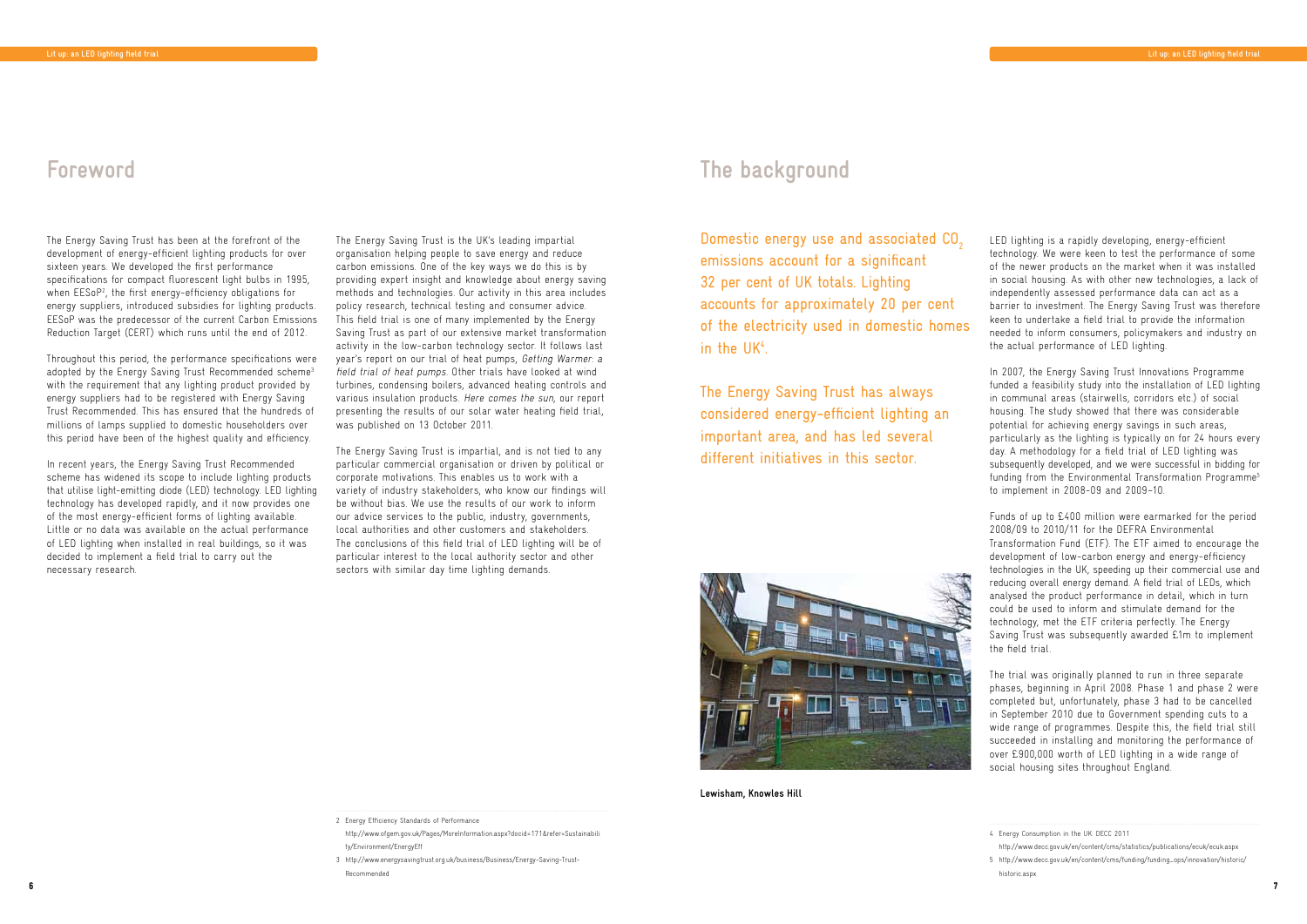This report presents the results and conclusions of the field trial. Particular attention should be given to the appendix of this report. It contains samples of the 'before and after' photography taken at a range of the test sites. Pictures can speak louder than words.

### Energy Saving Trust Innovation Programme feasibility study

The feasibility study showed that LED lighting had a number of potential benefits over existing CFL and incandescent lighting systems in 'like for like' replacement installations. It was found that LED lighting had lower operating costs, consumed less electricity and resulted in lower CO $_{\rm z}$  emissions. Reductions in these could be as high as 19 per cent. LED lighting technology was significantly more expensive to purchase than CFL technology, which resulted in higher installed costs, but LEDs had an additional cost-benefit because of their reduced maintenance costs and their much longer operating life span. LED light fittings are likely to follow a trend similar to that of CFLs by reducing in cost over the coming years. If that proves to be the case, then the reduced emissions and lower operating costs would make LED lighting a cost-effective way to reduce CO $_{\rm z}$  emissions.

In 2007, an Innovation Programme grant was awarded to Lighting Association Laboratories<sup>6</sup>. The grant was for a feasibility study that looked into the benefits of LED lighting systems, with a particular focus on their installation in social housing sites.

The desk study focused on the lighting requirements of communal areas in Denseat House sheltered accommodation facility in Aberdeen. Areas where lighting was in continuous use, such as corridors, stairwells and other areas of frequent use, were chosen to demonstrate the potential of LED lighting to reduce costs and relative CO $_{\rm 2}$  emissions. In most instances, the areas were already fitted with energy-efficient compact fluorescent lamps (CFLs).

LED lighting has lower operating costs, consumes less electricity and results in lower  $\textsf{CO}_\textsf{2}$  emissions.

The study also concluded that the lack of 'off the shelf' lamps, and the requirement of bespoke fittings for a new installation, significantly impacts upon the payback time for installing LED-based lighting.

By the time phase 1 of the Energy Saving Trust field trial was implemented, it was clear that this last conclusion had been rectified by the rapid development of LED technology. There were several companies in the UK who were by now manufacturing 'off the shelf' fittings, which were suitable for installation as direct retrofits for the existing lighting. The variety and efficiency of available products increased throughout the trial and continues to do so today.

Light-emitting diodes have for many years been used as indicators (such as red standby indicators on TVs). At first, they were available only as a red light source, and their output was not high enough for general illumination. As the technology developed, other colours became available and so LEDs successfully found other roles in a wide range of appliances and equipment.

The next stage of development saw the material's technology becoming more advanced: light output rose while maintaining efficiency and reliability at acceptable levels. The invention and development of high-power white light LED led to its use as illumination. It is now fast replacing incandescent and fluorescent lighting.

LEDs are available in many different colours. White light is created by one of several methods: for example, by mixing red, blue and green light (RGB LEDs), by mixing blue LED plus yellow phosphor or by mixing ultraviolet LED and RGB phosphors.

It is claimed that LEDs can last up to 100,000 hours compared with 1,000 hours for typical incandescent lamps, 10-15,000 hours for CFLs and 15-30,000 hours for fluorescent tubes. They use solid state technology: they have no moving parts, no glass and no filament breakage. The LED products installed in the field trial were typically constructed from LED chips and an associated driver contained in a light fitting – thus classed as an LED luminaire.

LED lamps differ from all other lamp types. They combine the highest efficiency (using up to 90 per cent less energy than conventional incandescent lamps) and a very long life span. The long service lives of the LED lamps therefore have the additional benefits of reducing waste volumes and conserving production resources due to less frequent maintenance and replacement.

## **What is a light-emitting diode (LED) and how does it work?**

<sup>6</sup> http://www.lightingassociation.com/lighting-association-laboratories/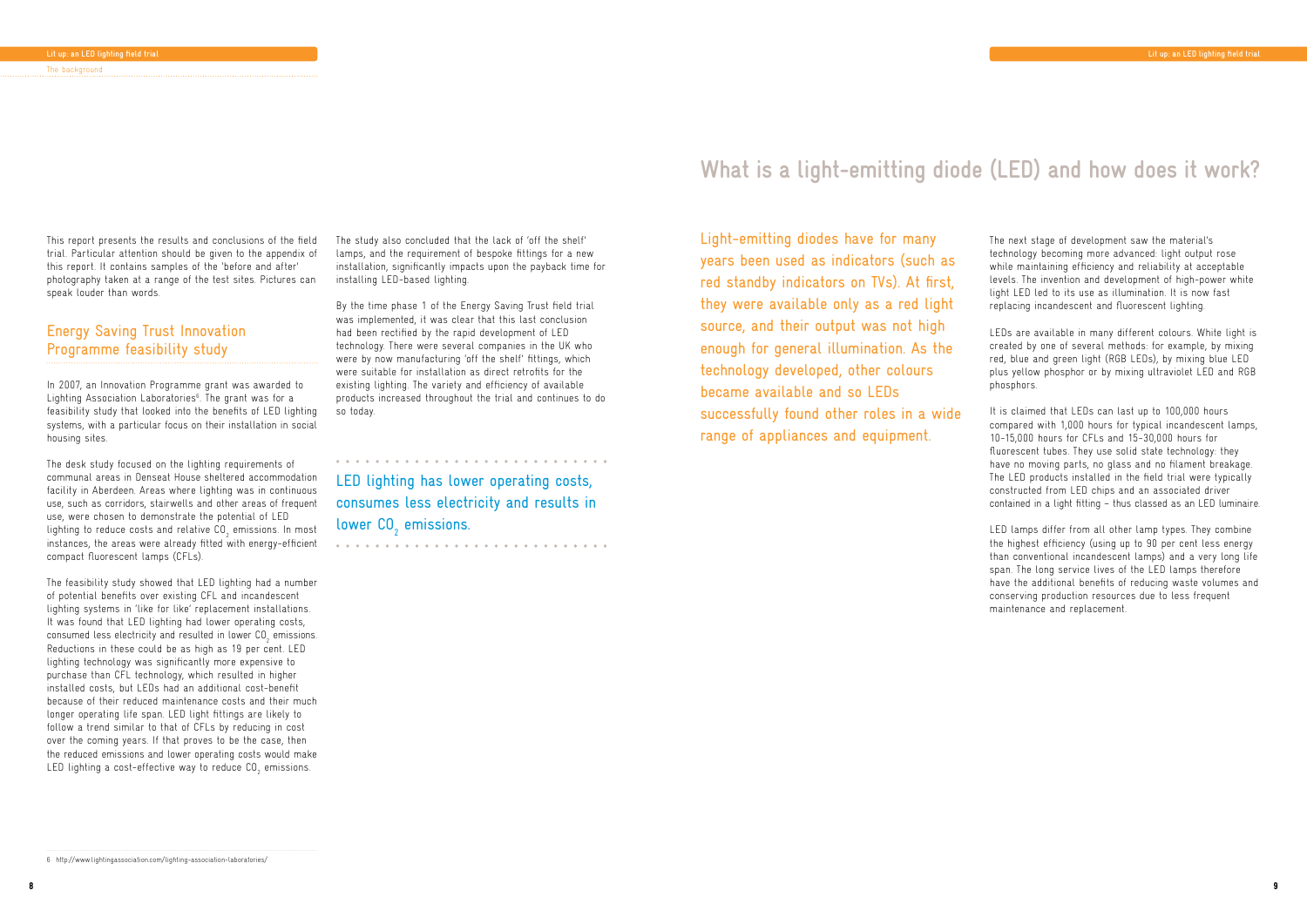LED fittings were all retrofit products that could easily be installed by existing maintenance staff in place of the old fittings. Drivers and control gear were all contained within the LED fittings. This means that they did not need complicated electronics.

The Energy Saving Trust's experience in assessing various energy efficient lighting technology has made it clear that the quality of performance can differ significantly between different products. A performance specification was therefore developed to ensure the new LED lighting was of high quality, and included requirements for lifetime, maintenance of performance and electrical safety. LED suppliers provided data to prove their products met the field trial specification.

Funding, in the form of a grant offer letter, was then disseminated to the most favourable bids until the funding pot was exhausted. Grants were paid to the participating social housing providers as soon as they provided evidence that the LED fittings had been both procured and installed.

Phase 2 of the trials was carried along very similar lines to phase 1. The main difference was that the percentage of funding the trial provided towards the cost of the LED fittings was reduced to 70 per cent. Approximately £300k was available in the funding pot and the reduction in percentage costs provided allowed a greater number of sites to participate. We had noted that the social housing providers had experienced some difficulties in deciding which LED manufacturers/suppliers to potentially work with. A location in central London was hired for a day and representatives from interested LED companies and social housing providers were invited to attend. This gave the LED companies a chance to display their products and discuss their potential with the housing managers. Several relationships were forged during this event that led to successful bids for funding.

The trial was developed as a competitive grant scheme originally planned to run in three separate funding phases in 2008/09, 2009/10 and 2010/11. Funding for the field trial was cut in 2010, so the third phase was cancelled.

Initial work focused on establishing expressions of interest from social housing providers and LED manufacturers and suppliers. Guidance documents setting out the scope, objectives and timescales of the trial were developed and disseminated via several routes. The Energy Saving Trust works closely with both of the main UK lighting trade bodies, the Lighting Association (LA) and Lighting Industry Federation (LIF). Both of these organisations disseminated the guidance documents to their members who are active in the LED sector, which led to many expressions of interest.

Given the nature of our work, the Energy Saving Trust also has substantial interaction with the social housing sector. The guidance documents were disseminated to them through two main routes. The first was a presentation to the Energy Efficiency Partnership for Homes Local Authority Group and subsequent distribution of documents to all its members. The involvement of our Practical Help programme was also instrumental in ensuring we were able to issue the guidance documents to all social housing providers in England. A stipulation of the trial's ETF funding was that the money could be spent only in England. Interested parties were asked to provide details of potential sites and the numbers and types of lighting that was currently being used. Approximately 40 expressions of interest were received through this process.

LED suppliers and social housing providers were subsequently invited to work together to develop bids for funding from the Energy Saving Trust. Approximately £300k was available for phase 1 of the trial. Those who were preparing bids were advised that the LED field trial would provide 80 per cent of the cost of the LED fittings and that they would have to cover the cost of installation. It should be noted that the

## **Field trial methodology**



**Kestrel House exterior**



**Kestrel House exterior**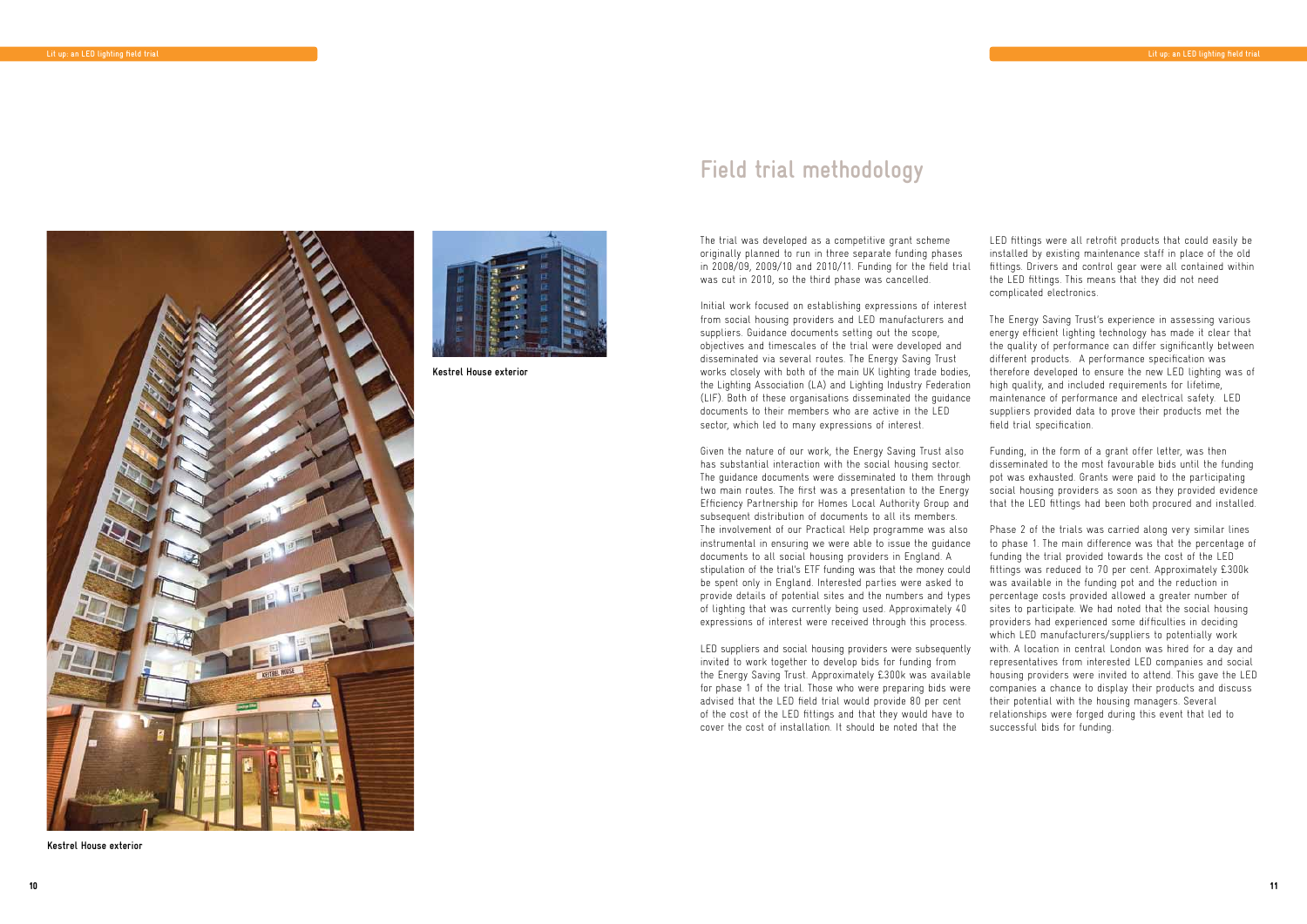#### Field trial methodology Field trial methodology

### On-site performance monitoring undertaken during the trial

A key aspect of the LED field trial was to take in-situ measurements of the performance of the lighting that was already in place, and then to take in-situ measurements of the performance of the new LED lighting. The Energy Saving Trust needed to measure the performance of the existing lighting in several areas throughout each social housing site. Lux (light) levels and colour temperature were then measured in exactly the same positions as soon as the LED lighting had been installed. A further set of measurements was taken approximately six months later, to establish the maintenance of the lux levels and colour over time. Digital photographs of the lighting and measurement locations were also documented. The final task was to identify and report on the number and type of existing light fittings on site as well as the new LED lighting once they had been installed.

There was a tender process to select a suitable monitoring contractor to undertake these measurements. The contract was awarded to The Lighting Association Laboratories, who had undertaken much of the product testing for Energy Saving Trust Recommended lighting applications. They undertook all the measurements required throughout phase 1 and phase 2 of the field trial. Suitably calibrated measurement equipment was used at all times. The results were presented in site-specific reports.

### Laboratory testing of old light fittings and new LED fittings

In addition to the on-site measurements, the Energy Saving Trust also required measurements of the actual performance of both old light fittings and new LED fittings to be undertaken in laboratory conditions. The purpose of these measurements was to establish the true performance of the lighting rather than relying on manufacturers' claims. The measurements would also help to validate calculations of energy savings generated by the LED lighting.

The contract to undertake these measurements was also subject to tender and was again awarded to The Lighting Association Laboratories. The measurements specified were:

- Lux level
- Colour temperature (CCT)
- Colour rendering (CRI)
- Power factor
- Actual power consumption of the fittings

Social housing managers participating in the trial were required to make old light fittings and new LED fittings available to The Lighting Association Laboratories for the purposes of these measurements. The results of the measurements were added to the site-specific reports.

#### 'Before and after' photography

When planning the LED field trial it was clear that professional photography would be a valuable aid in assessing the performance of both the old and new lighting. While the Lighting Association Laboratories measurements are essential in understanding the true performance of the lighting, they are relatively meaningless to the layman. Well-structured photographs, taken at several locations in a selection of the social housing sites, give an excellent visual record of the performance of both the old and new lighting. A selection of the 'before and after' photographs is displayed in the appendix of this report.

The photography contract was awarded to Simon Punter7 . One of the key aspects of this part of the trial was to ensure that the 'before and after' photographs were taken from exactly the same positions and that they used identical exposure settings. The photographs contained in this report were taken using this methodology and were not subjected to any post-production processing. This ensured that they were un-doctored records of the true performance of the lighting.

The text below was submitted by Simon Punter to discuss his approach in undertaking the project. It sets out the methodology he employed and it discusses the importance of representing the performance of lighting through photography.

The methodology behind this shoot for the Energy Saving Trust was unlike any other I have followed before. In the most scientific way possible, we hoped to show pictorially a comparison of the old fluorescent lighting and the new LED lighting installed at the various social housing locations. "Before and after" photographs were taken to illustrate brightness, colour temperature, spread of light and rendering of colour.

My approach was as follows. I would visit each location and choose a number of areas to shoot. Then I would photograph each view using a broad range (4–6) of exposure settings.

I would then photograph my camera tripod in position, usually including a conspicuous object or feature (such as a numbered door of a flat).

Once the new lighting had been installed I returned to each property. The tripod was then placed in exactly the same position as before to ensure that I captured the same view. I shot these photos at all the same camera settings, regardless of how the photo looked. This then gave us a direct comparison.

One of the ways in which this job was unlike a normal interiors shoot is that normally, when photographing an interior, I would use studio-style flash heads to evenly light a room or space and I would aim to balance this light with any ambient daylight (coming in from any windows and doors) and to complement any existing artificial lighting there, such as tungsten or fluorescent lighting. However, with this project absolutely no additional lighting was used – the only light sources in the photos are the old and new lights that are being compared.

Another aspect of this shoot that made it unusual is that I would normally do some post-production work on my computer in Photoshop. Adjustments are usually made to the raw file of every photo that a client chooses to use, to improve the image. This includes adjustments to numerous aspects such as colour temperature, tint, exposure, contrast, shadow detail, colour saturation, etc. However, the necessity for this shoot to produce photos that were an exact

un-doctored record of a real situation meant that I did none of this work.

The combined effects of the eye and the human brain made it necessary to record images photographically (with a digital sensor or with film) for this project, rather than just rely on getting feedback on performance from the tenants/landlords.

Our eyes have a broader dynamic range than any camera sensor or film emulsion, so we are able to record detail in a wider range of shadow and highlight areas. If we were to look around a scene our eyes would automatically adjust so that we can see into dark areas and similarly into very light areas. Our brains also take into account all the extraneous light around these views, so that we believe that the poor "before" lighting was actually not as bad as the photos show and as it really is. Interpretation of colour is also adjusted. For example, if one views a scene lit by traditional household bulbs, one would see the colour white as white, but if we were to photograph this scene using film there would be an orangey colour cast – as there would also be in an uncorrected digital camera raw file. So, when I did the "after" photographs, although it was instantly obvious in many of the situations that the new lighting was better than the old, it was only when we looked at the photos that we saw the full extent of the improvement. Not only were the new light levels generally higher, the colour temperature was much closer to daylight, which means that colours were recorded as they should be. An example of this was a blue doormat at one location which appeared on the "before" photos as a dark patch, but appeared on the "after" photos as blue. This shows that the colour rendering of the new lighting is superior.

The spread of light was now much more uniform, so a lot of the areas of shadow and pools of harsh direct light of the old lighting were now shown in the photos (but not seen by the eye, because of the reasons mentioned above) as being lit evenly.

In every aspect, in most of the locations in this field trial, the photographs I took prove that the new LED lighting is superior to the old lighting.

.

7 http://simonpunter.com/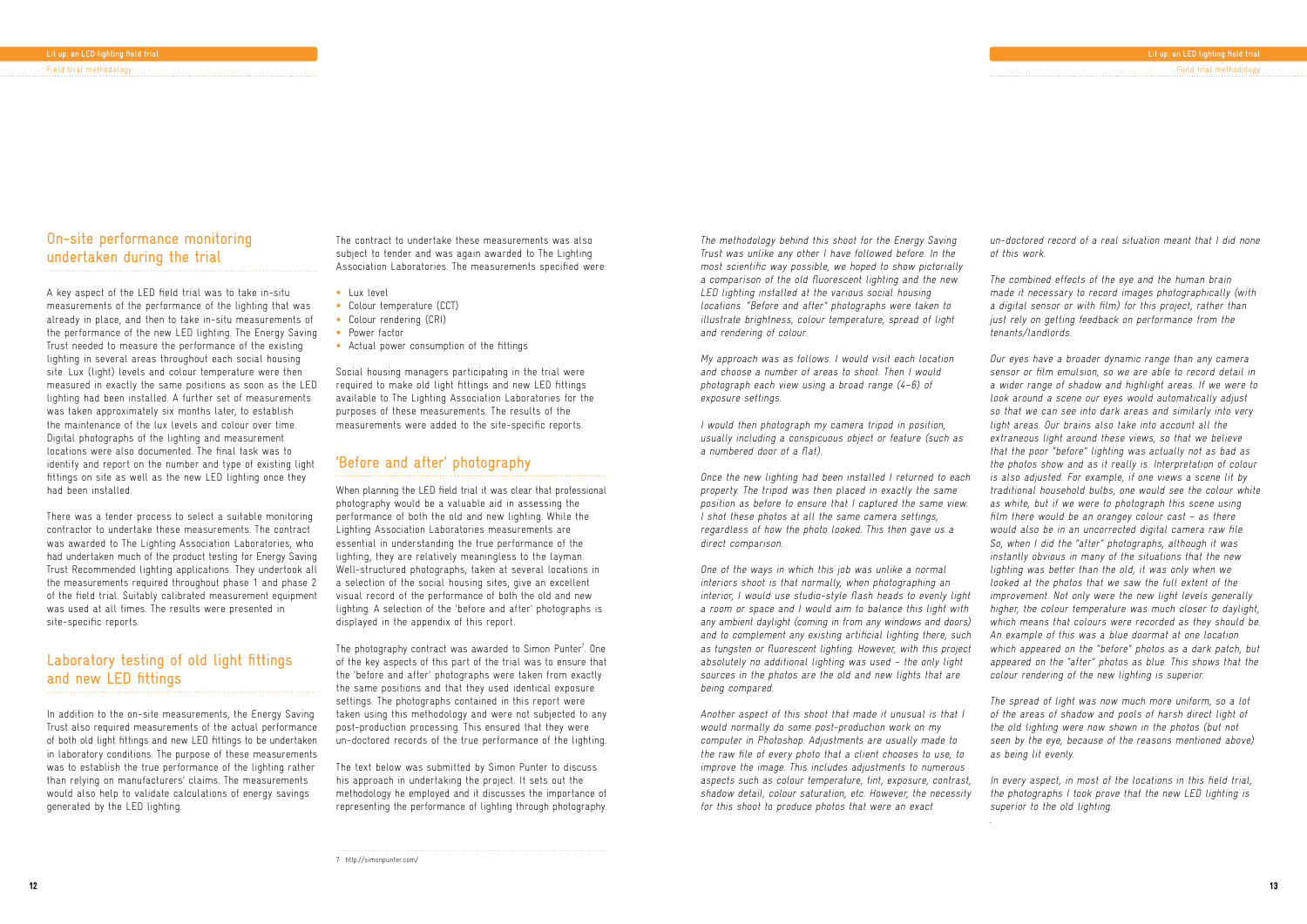### Phase 1 Overview

Phase 1 of the field trial was implemented in 2008–09, beginning in June. Approximately £300k was available in the funding pot, this money providing 80 per cent of the cost of the LED fittings. Eight social housing providers were successful in bidding for funds for the installation of LED light fittings at a total of sixteen different sites. Seven different LED lighting suppliers were involved, and the fittings they provided were installed by the end of March 2009.

Exactly 1,846 individual LED light fittings were installed. The Energy Saving Trust provided a total of £290k towards the cost of the lighting. The total value, including VAT, of

the new LED lighting was £394k, an average of approximately £213 per fitting. In nearly all cases, the new LED fittings were installed in place of various types of fluorescent fittings.

Energy and carbon savings would be considerably greater should incandescent light fittings be replaced. The most typical type of existing fittings replaced were circular 2D fluorescent fittings, various lengths of fluorescent tubes and recessed modular fittings. LEDs are particularly suitable for replacing lighting in communal areas where it is on for up to 24 hours a day. This is because the additional savings from switching to LEDs will repay the extra capital cost over a shorter period, compared with other lighting technology.

### Phase 1 Site details

**Table 2 Note.** Value of energy saving is based on an average unit price of 13.95p (2008 prices). Lifetime CO<sub>2</sub> savings based on average LED lifetime of 50,000 hours, lamps being used 24hrs per day.

Table 1 shows the different sites that successfully had LED lighting installed, the social housing provider, the total number of fittings installed at each site and the amount of funding awarded.

### Phase 1 Energy savings

The field trial did not involve actual energy monitoring of the lighting energy used at each site, mainly due to the fact that at most sites it would be difficult to isolate and monitor just the electricity used for lighting. Calculations of lighting energy-use before and after the installation of the LEDs have

therefore been undertaken, based on the number and wattage measured of the old and new light fittings and the assumption that the lights are on for 24 hours per day, seven days per week, for fair and equal comparison as some of the LEDs were installed with additional controls.

Table 2 (below) summarises the calculated amount and value of energy savings generated by the LED lighting for each site. The table also illustrates annual CO $_{\rm _2}$  savings, the cost of the LEDs and the lifetime CO $_{\rm _2}$  savings. It is not possible to compare different sites on a like-for-like basis, nor is it possible from these results to fully understand the energy saving potential of the LEDs installed. This is due to the fact that in some cases the new LED fittings also contained an emergency lighting unit (therefore increasing the cost)

## **Phase 1 of the LED field trial – Results**

**Table 1 Note.** Sites with n/a in the 'Funding Awarded' column did not receive funding from the field trial but still installed LEDs using their own funding. The figures in brackets show the value of this levered funding.

#### **Table 2**

| Name of site         | Total energy<br>saving (kWh/a) | Annual value of<br>energy saved (£) | LED cost<br>(E) | Investment<br>payback (years) | CO <sub>2</sub> Saving<br>(t/a) | tCO <sub>s</sub> Saving<br>lifetime (t) |
|----------------------|--------------------------------|-------------------------------------|-----------------|-------------------------------|---------------------------------|-----------------------------------------|
| Richard Kitson Court | 8,122                          | 1,133                               | 17,793          | 15.7                          | 5                               | 26                                      |
| Cavendish Mill       | $-19,091$                      | $-2,663$                            | 117,327         | n/a                           | $-11$                           | $-61$                                   |
| Assheton House       | $-45,679$                      | $-6,372$                            | 81,306          | n/a                           | $-26$                           | $-147$                                  |
| Hunters Court        | $-3,786$                       | $-528$                              | 7,487           | n/a                           | $-2$                            | $-12$                                   |
| Kestrel House        | 28,195                         | 3,933                               | 26,388          | 6.7                           | 16                              | 90                                      |
| Gambier House        | 12,224                         | 1,705                               | 23,286          | 13.7                          | 7                               | 39                                      |
| James Murray Mews    | 8,438                          | 1,177                               | 22,608          | 19.2                          | 5                               | 27                                      |
| Rendell Street       | 4,415                          | 616                                 | 11,830          | 19.2                          | 2                               | 14                                      |
| Hicks Court          | 1,472                          | 205                                 | 3,943           | 19.2                          |                                 | 5                                       |
| Miners Court         | 73,156                         | 10,205                              | 61,879          | 6.1                           | 41                              | 235                                     |
| Kellsway Flats       | 389                            | 54                                  | 4,944           | 92                            | 0.2                             | 1                                       |
| Ridings Court        | 15,101                         | 2,107                               | 3,729           | 1.8                           | 8                               | 48                                      |
| Connaught House      | 5,977                          | 834                                 | 2,323           | 2.8                           | $\mathcal{E}$                   | 19                                      |
| Dasset Road          | 18,504                         | 2,581                               | 3,581           | 1.4                           | 10                              | 59                                      |
| Longview             | 14,363                         | 2,004                               | 3,181           | 1.6                           | 8                               | 46                                      |
| Masons Way           | 13,251                         | 1,849                               | 2,654           | 1.4                           | 7                               | 43                                      |
| <b>Summary</b>       | 135,051                        | 18,840                              | 394,309         | 20.9                          | 74.2                            | 432                                     |

| Social housing provider                 | Name of site         | <b>LED</b> supplier         | Number of LED<br>fittings installed | <b>Funding awarded</b><br>$(\mathfrak{L})$ |
|-----------------------------------------|----------------------|-----------------------------|-------------------------------------|--------------------------------------------|
| Suffolk Heritage Housing<br>Association | Richard Kitson Court | Philips                     | 160                                 | 14,234                                     |
| New Charter                             | Cavendish Mill       | ASD Lighting (Ideal Lights) | 413                                 | 85,629 (10,292)                            |
| Homes Ltd                               | Assheton House       | ASD Lighting                | 321                                 | 62,900                                     |
|                                         | Hunters Court        | ASD Lighting                | 27                                  | 5,989                                      |
| Homes for Islington                     | Kestrel House        | Design Plan                 | 154                                 | 18,357                                     |
|                                         | Gambier House        | <b>LEDxON</b>               | 97                                  | 18,629                                     |
| East Midlands Housing                   | James Murray Mews    | Illuma                      | 86                                  | 18,087                                     |
| Association Ltd.                        | Rendell Street       | Illuma                      | 45                                  | 9,464                                      |
|                                         | Hicks Court          | Illuma                      | 15                                  | 3,155                                      |
| Coastline Housing Ltd                   | Miners Court         | ASD / Illuma / Philips      | 253                                 | 49,503                                     |
| Gateshead                               | Kellsway Flats       | Park Electrical             | 18                                  | 3,995                                      |
| Places for People                       | Ridings Court        | Ideal Lights                | 64                                  | n/a (3,729)                                |
|                                         | Connaught House      | Ideal Lights                | 43                                  | $n/a$ (2,323)                              |
| Solihull Community                      | Dasset Road          | Ideal Lights                | 56                                  | n/a (3,581)                                |
| Housing                                 | Longview             | Ideal Lights                | 52                                  | $n/a$ (3,181)                              |
|                                         | Masons Way           | Ideal Lights                | 42                                  | $n/a$ (2,654)                              |
| Summary                                 |                      |                             | 1,846                               | 289,942                                    |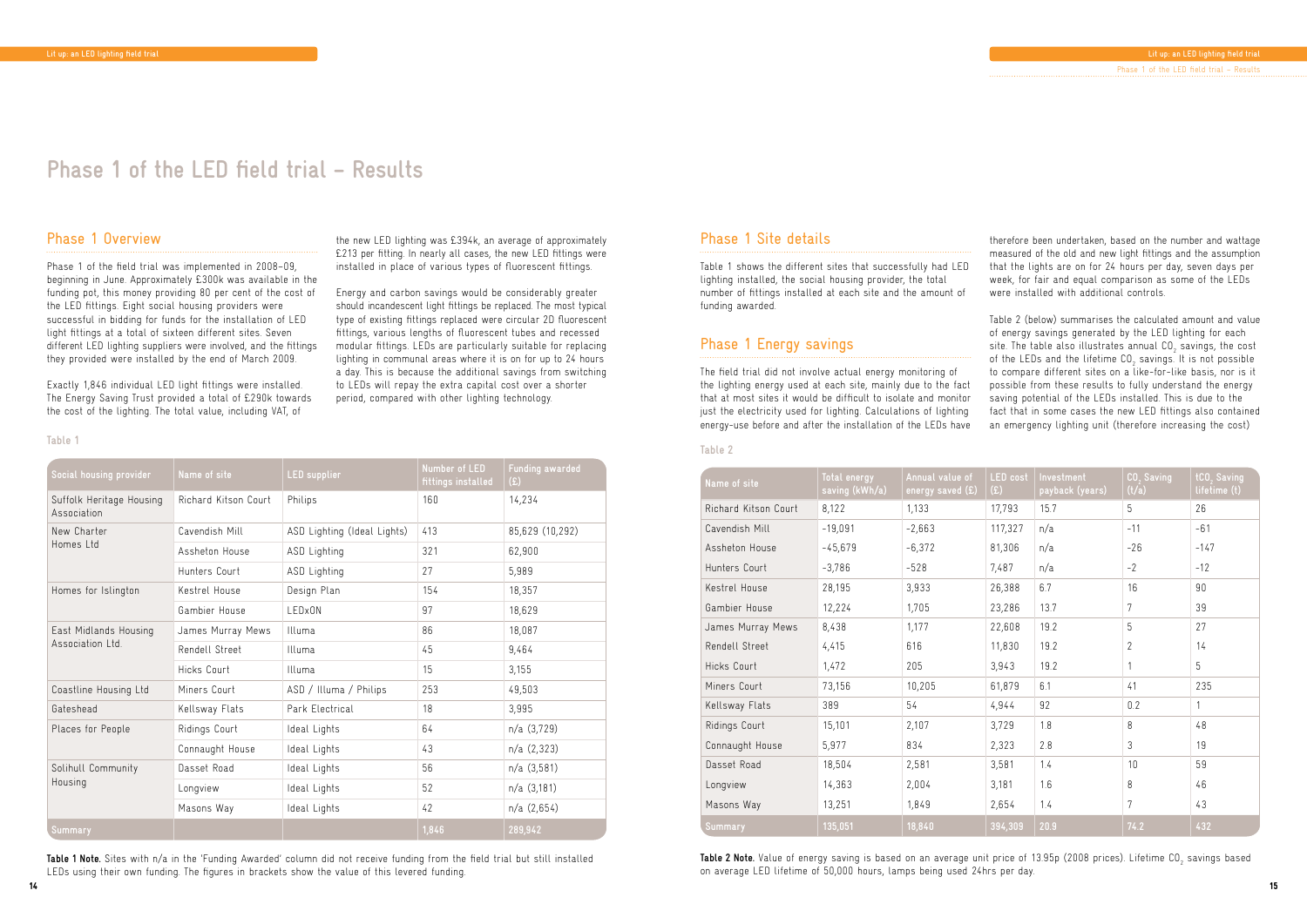and in nearly all sites the opportunity was taken to greatly enhance the existing light levels by installing brighter lighting and sometimes additional fittings. In order to fully reflect the energy saving potential of the LED lighting, additional calculations have been undertaken using a normalised methodology. This is explained later in the report.

The wattages of both the old fittings and the new LED fittings were confirmed (where samples were provided) by the Lighting Association Laboratories tests and used in the energy and CO $_{\rm _2}$  saving calculations. The return on investment shown in table 2 is calculated in simple terms – by comparing the total cost of the LED fittings against the energy they save. They do not factor in other savings that are generated by the much longer lives of the LED products – typically between

two and five times greater than the fittings they replaced. The longer lifetime will lead to additional savings from avoiding the costs of replacement lamps and the maintenance time to fit them. These estimated costs are factored into the case study for Cavendish Mill shown later in the report.

The results have shown the significant energy savings that can be generated by LED lighting, even when replacing existing fluorescent fittings. With increased investment in this type of LED fittings, unit costs should reduce and payback periods will become shorter. Energy supplier subsidies for CFLs has led to a price reduction of around £15 in the late 1990s to approximately £2–3 in 2010, showing as an example the effect that increased production and distribution numbers can have on price.

As mentioned previously a good way of illustrating the true energy saving potential of LED lighting is to calculate energy savings on a 'normalised' basis. By this we mean this takes into account the lighting levels at each site both before and after the installation of the LED lighting.

In order to perform a fair and equal comparison between the LEDs and the existing lighting, energy saving calculations were normalised based upon measured light levels. The energy consumed by the existing lighting was multiplied by the percentage change in light levels generated by the LED lighting enabling a comparison to be made on a like for like basis.

The Lighting Association Laboratories measurements, discussed in the next section of this report, clearly illustrate how the LED lighting has greatly enhanced lighting levels at the majority of sites (a 100 per cent increase in lux levels in phase 1). In many cases an increase was specifically required by the participating housing managers.

Table 3 presents the results of these normalisation calculations for each site involved in phase 1. The table illustrates what the energy savings would be if the existing lighting had the same light levels as the new LEDs – they would have had to consume far more energy (and have far more fittings in place) to generate such an increase in light.

The key fact that the table shows is that, on a normalised energy saving basis, the LED lighting would return its original investment cost in less than two years – far less than the approximate lifetime of the products installed.

Interest generated by phase 1 of the trial resulted in a lot of enquiries from LED manufacturers, resulting in a wider range of products becoming available for phase 2.





### Phase 1 LED performance – Lighting Association Laboratories measurements

Lighting Association Laboratories was employed to undertake in-situ measurements of lighting levels at each site where new LED fittings were installed. Measurements of colour temperature were also taken. Colour temperature (measured in degrees Kelvin) illustrates how 'warm' or 'cold' the light colour is. Most domestic lighting has a colour temperature of around 2,800K, often described as 'warm white'. LED lighting is available in a wide range of colour temperatures, but is most commonly found in much higher temperatures such as 5,500K – 6,500K. This gives a bright, whiter light much closer to that provided by natural daylight.

An initial set of readings was taken with the original lighting in place. Several representative measurement points were used throughout each site with the same points used for subsequent readings. A second set of readings was taken after the LEDs were installed. A final set of readings followed approximately six months after the LEDs had been installed to ensure that they were still functioning satisfactorily.

**Gambier House (before) Gambier House (after)**



**Gambier House (before) Gambier House (after)**







**Miners Court (before) Miners Court (after)**

**Table 3 Note.** Sites with n/a in the 'Normalised energy saving' column were not visited by the Lighting Association. We are therefore unaware of the performance of the LEDs and are not able carry out the normalised energy saving calculations.

| Name of site         | Normalised energy<br>saving (kWh/a) | Annual value of<br>energy saved (£) | LED cost<br>$(\hat{\mathbf{r}})$ | Return on<br>investment (years) | CO <sub>.</sub> Saving<br>(t/a) | tCO <sub>2</sub> Saving<br>lifetime (t) |
|----------------------|-------------------------------------|-------------------------------------|----------------------------------|---------------------------------|---------------------------------|-----------------------------------------|
| Richard Kitson Court | 30,702                              | 4,283                               | 17,793                           | 4.2                             | 17.3                            | 98.5                                    |
| Cavendish Mill       | 365,278                             | 50,956                              | 117,327                          | 2.3                             | 205.3                           | 1,171.7                                 |
| Assheton House       | 214,946                             | 29,985                              | 81,306                           | 2.7                             | 120.8                           | 689.5                                   |
| Hunters Court        | 22,274                              | 3,107                               | 7,487                            | 2.4                             | 12.5                            | 71.4                                    |
| Kestrel House        | 128,267                             | 17,893                              | 26,388                           | 1.5                             | 72.1                            | 411.4                                   |
| Gambier House        | 78,366                              | 10,932                              | 23,286                           | 2.1                             | 44                              | 251.4                                   |
| James Murray Mews    | 10,549                              | 1,472                               | 22,608                           | 15.4                            | 5.9                             | 33.8                                    |
| Rendell Street       | 2,108                               | 294                                 | 11,830                           | 40.2                            | 1.2                             | 6.8                                     |
| Hicks Court          | $-58$                               | $-8$                                | 3,943                            | n/a                             | 0                               | $\mathbf 0$                             |
| Miners Court         | 139,425                             | 19,450                              | 61,879                           | 3.2                             | 78.4                            | 447.2                                   |
| Kellsway Flats       | 1,087,598                           | 151,720                             | 4,994                            | 0.03                            | 611.2                           | 3,488.7                                 |
| Ridings Court        | n/a                                 | $\overline{\phantom{a}}$            | $\overline{\phantom{0}}$         | $\overline{\phantom{0}}$        | $\overline{\phantom{0}}$        | $\overline{\phantom{a}}$                |
| Connaught House      | n/a                                 |                                     | $\overline{\phantom{a}}$         | $\overline{\phantom{a}}$        | $\overline{\phantom{a}}$        | $\overline{\phantom{a}}$                |
| Dasset Road          | 16,467                              | 2,297                               | 3,581                            | 1.6                             | 9.3                             | 52.8                                    |
| Longview             | n/a                                 |                                     |                                  |                                 |                                 |                                         |
| Masons Way           | n/a                                 |                                     |                                  |                                 |                                 |                                         |
| Summary              | 2,095,922                           | 292,381                             | 382,422                          | 1.31                            | 1,178                           | 6,723.20                                |

**Table 3**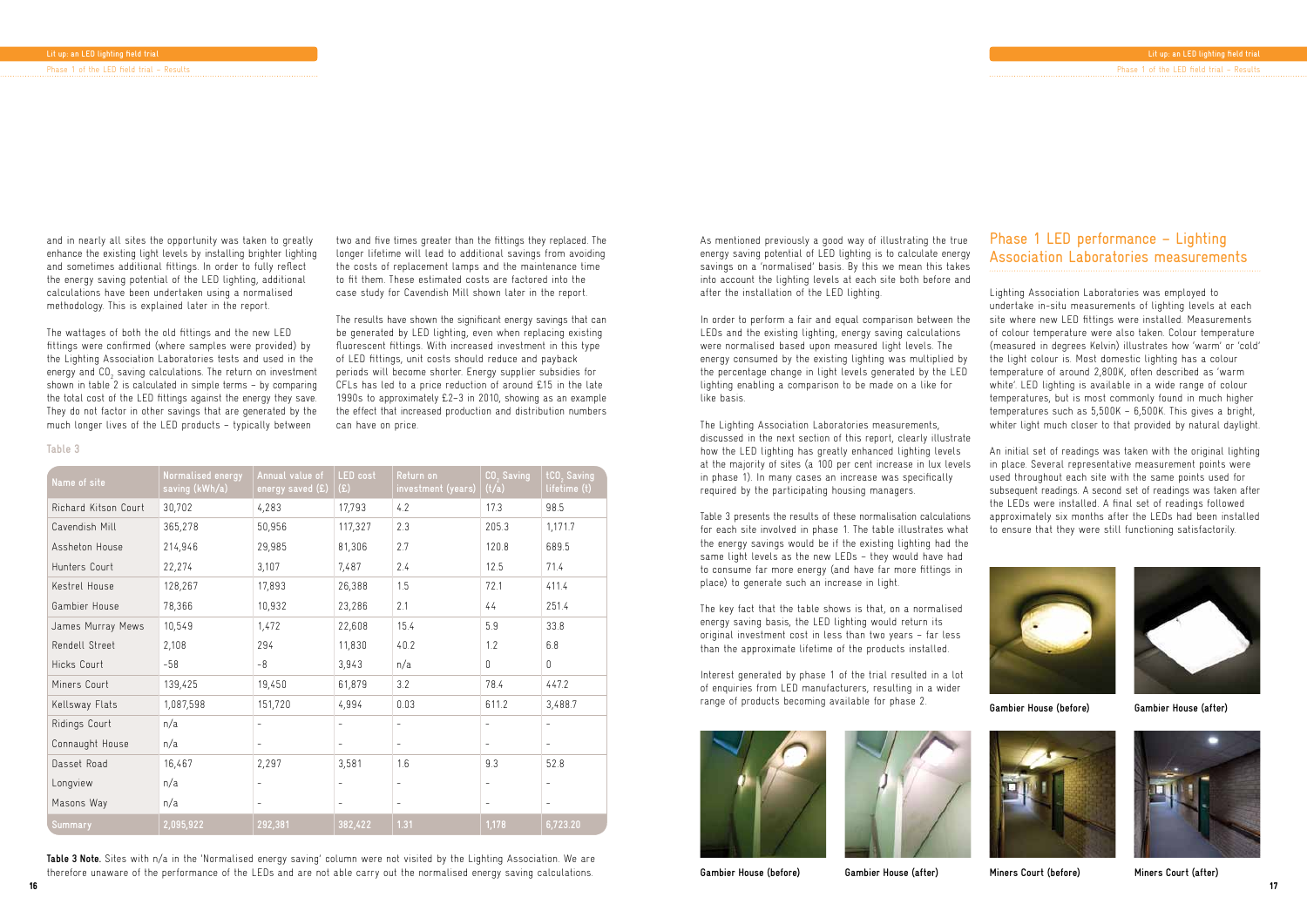#### Phase 1 of the LED field trial – Results

Table 4 sets out the results of the Lighting Association Laboratories measurements. The Lux (lx) levels and colour temperatures displayed are an average of readings taken throughout each site. The percentage change in light output at each visit is also displayed.

The results shown in the table clearly illustrate the improvements created by the LED lighting.

Existing lux levels were generally unsuitable (an average of 63lx across the sample) for communal spaces where 24-hour illumination is needed. In some areas, existing lux levels were "satisfactory" or "good" as reported by Lighting Association Laboratories but most of the sites needed an upgrade in lighting levels.

In some cases the installation of LED fittings led to very significant increases in lux levels. There was an average increase of 100 per cent across the sample (126lx). This is despite three sites (James Murray Mews, Rendell Street and Hicks Court) where lighting levels barely increased or even decreased. The LED fittings installed at these three sites were described by Lighting Association Laboratories as 'not fit for purpose'.

All the remaining sites, except Dasset Road, took the opportunity to install brighter lighting and enhance the lighting levels throughout. Hunter's Court and Assheton House improved average lighting levels by 664 per cent and 512 per cent respectively, which was achieved by installing a greater number of higher efficiency and brighter light fittings. The new lighting has also reduced 'pooling' of light and areas of shadow and gives a much more even distribution of light. The dramatic increase in light levels at these two sites meant that there was no energy saved. This was typical of many of the sites involved in the field trial. The majority of sites, with properly specified LEDs, have saved energy and improved lux levels which clearly illustrates the dual benefits LED lighting can bring.

The same measurements were taken again after approximately six months of operational use. Average lux levels had decreased slightly, which is to be expected with all lighting technology, to an average of 119.5lx across the sample. This represents maintenance of lux levels of 93.6 per cent over the six-month period. Miners Court and Hunters Court actually experienced increases in light output of 23.9 per cent and 5.5 per cent respectively. Overall, the LED lighting experienced excellent ongoing performance over the first six months of operation.

The impact of the LED lighting on colour temperature is also clear. The existing lighting had an average colour temperature of 3,219K, which is close to the typical 'warm white' colour produced by fluorescent lighting. LEDs are more efficient the whiter or colder the light is, and this obviously influenced the type of LEDs specified for installation. The average colour temperature across the sample significantly increased to a cooler 4,883K. This shift in colour is clearly illustrated in the photographs in the appendix of this report. The cooler, brighter light has greatly enhanced the ambience within most of the sites.

Colour rendering has also improved, which means that colours appear much sharper. Interestingly, average colour temperature had increased by approximately six per cent when the six-monthly measurements were taken. While some sites experienced huge increases in colour temperature (Cavendish Mill, Kestrel House) others, such as Gambier House and Richard Kitson Court, maintained similar colour temperatures. This shows that LED lighting can give familiar 'warm' colour temperatures if desired.

Due to the funding cuts suffered by the field trial, the planned customer satisfaction exercise was not undertaken. Despite this, many anecdotal comments were received from the housing managers involved. Some examples are given below:

- "The lighting has made a major transformation at all three sites, the results are fantastic; it will be interesting to compare 'before and after' photographs and data; staff and residents at all sites have made favourable comments on the improvements. Anyone willing to visit is quite welcome – if they contact me I will arrange." – Mike Walsh, New Charter.
- "Fantastic! Everyone's happy: staff and residents! We will be internally decorating the scheme shortly to complement the new fittings as the new level of light actually shows the true colours of the walls. Might pay to have photos taken following the new decorations." – David Wilkinson, Flagship Housing.
- "Yes, tenants are very happy with lighting, especially in the knowledge that they are cheaper to run, which will reflect in their service charge." - Vince Ward, Southern Housing Group.
- "During a recent consultation regarding community heating, residents commented on how the lights had improved the building." - Alan Sandey, Gateshead Housing Company.
- 18 19 • "We have now finished another big scheme using ASD with the microwave sensors and have also installed LED street lights on another project; we are now looking into an even bigger scheme for communal LEDs." - Vince Ward, Southern Housing Group.

The installation of LED fittings led to very significant increases in lux levels. The new lighting has also reduced 'pooling' of light and areas of shadow and gives a much more even distribution of light.

The impact of the LED lighting on colour temperature is also clear. The cooler, brighter light has greatly enhanced the ambience within most of the sites. Colour rendering has also improved, so that colours appear much sharper. 

#### **Table 4**

| Name of Site         | <b>Existing</b><br>average lux | <b>Initial LED</b><br>average lux | $\frac{9}{6}$<br>Change  | 6 Month LED<br>average lux | $\%$<br>Maintenance      | <b>Existing</b><br>colour (K) | <b>Initial</b><br><b>LED</b> colour | 6 Month<br><b>LED</b> colour |
|----------------------|--------------------------------|-----------------------------------|--------------------------|----------------------------|--------------------------|-------------------------------|-------------------------------------|------------------------------|
| Richard Kitson Court | 121.3                          | 215.8                             | 77.90                    | 173.7                      | 80.5                     | 3,145                         | 3,900                               | 3,761                        |
| Cavendish Mill       | 62.3                           | 291.7                             | 368                      | 242.8                      | 83.2                     | 3,143                         | 6,098                               | 6,510                        |
| Assheton House       | 51.1                           | 311.8                             | 512.40                   | 298.4                      | 95.4                     | 3,307                         | 6,576                               | 6,893                        |
| Hunters Court        | 18.9                           | 144.1                             | 664                      | 123                        | 85.4                     | 3,772                         | 5,808                               | 6,376                        |
| Kestrel House        | 20.7                           | 62.4                              | 201                      | 59.43                      | 95.3                     | 3,194                         | 5,775                               | 6,845                        |
| Gambier House        | 22                             | 71                                | 223.40                   | 66.9                       | 94.2                     | 3,641                         | 3,925                               | 4,396                        |
| James Murray Mews    | 11.8                           | 13.3                              | 12.70                    | 12.95                      | 97.7                     | 2,803                         | 3,726                               | 3,721                        |
| Rendell Street       | 17.6                           | 12.93                             | $-26.60$                 | 11.24                      | 86.7                     | 2,970                         | 3,778                               | 3,865                        |
| Hicks Court          | 20.8                           | 9.81                              | $-52.90$                 | 10.4                       | 105.5                    | 2,811                         | 3,935                               | 4,474                        |
| Miners Court         | 97.7                           | 158.2                             | 62                       | 196                        | 123.9                    | 3,423                         | 5,050                               | 4,940                        |
| Kellsway Flats       | 12.3                           | 79.8                              | 547.41                   | $\overline{\phantom{a}}$   | $\overline{\phantom{a}}$ | 3,017                         | 6,552                               | $\qquad \qquad -$            |
| Ridings Court        | 79.9                           | $\overline{\phantom{a}}$          | $\overline{\phantom{0}}$ | $\overline{\phantom{a}}$   | $\overline{\phantom{a}}$ | 3,544                         | $\overline{\phantom{a}}$            | $\overline{\phantom{a}}$     |
| Connaught House      | 93.2                           | $\overline{\phantom{0}}$          | $\overline{\phantom{a}}$ | $\overline{\phantom{a}}$   | $\overline{\phantom{a}}$ | 3,155                         | $\overline{\phantom{a}}$            | $\overline{\phantom{a}}$     |
| Dasset Road          | 154.6                          | 143.52                            | $-7.2$                   | $\overline{\phantom{a}}$   | $\overline{\phantom{a}}$ | 3,035                         | 3,477                               | $\overline{\phantom{a}}$     |
| Longview             | 161.8                          | $\overline{\phantom{a}}$          | $\overline{\phantom{0}}$ | $\overline{\phantom{a}}$   | $\overline{\phantom{a}}$ | 3,321                         | $\overline{\phantom{a}}$            | $\overline{\phantom{a}}$     |
| Masons Way           | $\overline{\phantom{a}}$       | $\overline{\phantom{0}}$          | $\overline{\phantom{a}}$ | $\overline{\phantom{a}}$   | $\overline{\phantom{a}}$ | $\overline{\phantom{a}}$      | $\overline{\phantom{a}}$            | $\overline{\phantom{a}}$     |
| Summary              | 63                             | 126                               | 100%                     | 119.5                      | 92.6                     | 3,219                         | 4,883                               | 5,178                        |

**Table 4 Note.** Maintenance calculated from all sites except Kellsway Flats and Dasset Road due to lack of 6 month LED lux data.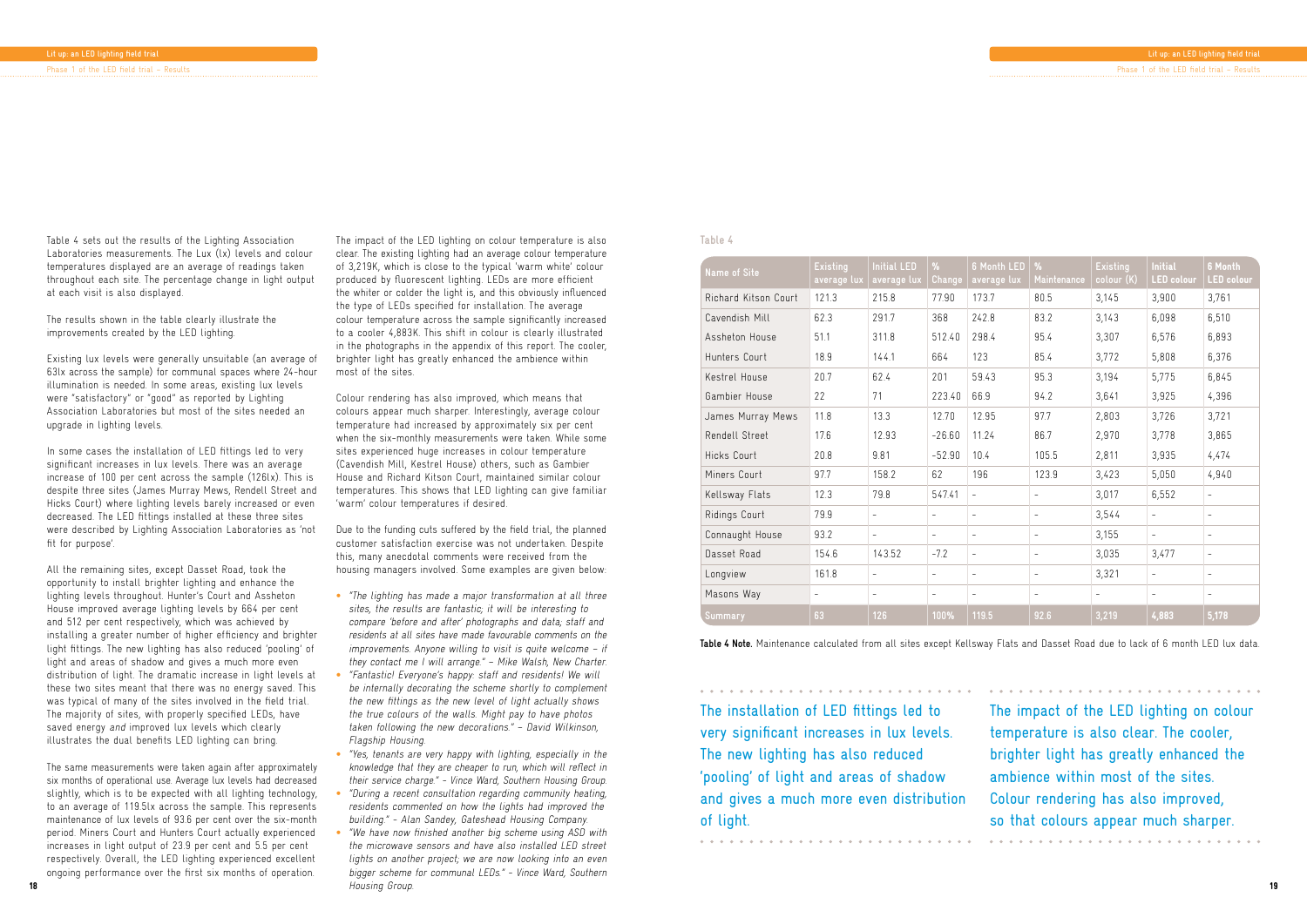### Phase 1 Case Study – Cavendish Mill

Cavendish Mill received the biggest grant under phase 1, with £87,837 awarded. Cavendish Mill is a Grade 2\* listed former cotton mill converted to flats in 1994. It contains 161 one-bedroom and four two-bedroom flats arranged over seven floor levels, plus offices, staircases, communal areas, storerooms and a car park.

The existing lighting operated satisfactorily in some areas, while others were dim and suffered from pooling of light and areas of shadow. All of the lighting operated for up to 24 hours per day. The light fittings consisted of the following:

- 600 x 600mm recessed modular 2 x 18W
- 600 x 600mm recessed modular 3 x 18W
- Bulkhead 28W 2D
- 1500mm 58W fluorescent tubes IP44

New Charter Homes ltd chose to contract with ASD lighting to procure the new LED fittings, using in-house staff to install them. The new LED fittings were

- ASD Harmony 532mm White Opal 18/LED bulkhead type fittings (many of these fitted with emergency lighting unit)
- Ideal Lighting units with up to four 600mm LED tubes and diffusers
- Ideal Lighting units with 1200mm LED tubes and diffusers.

This worked example shows that, on a normalised energy saving basis, lighting the site using LEDs over a five-year period could cost over £150,000 less than with the original lighting assuming similar light levels. The vast majority of this saving is due to reduced energy bills, but there is also a significant saving in the cost of replacing the existing light bulbs as they are assumed to fail every 10,000 hours or so. The cost of the LED fittings used at this site would also have been significantly cheaper if the decision hadn't been taken to have a large number of emergency lighting units installed within the new light fittings. Further reductions in the cost of LED fittings as the sector grows will further increase the feasibility and cost effectiveness of such installations in the future. The state of the state of the state of the state of the state of the state of the state of the state of the state of the state of the state of the state of the state of the state of the state o

The energy savings generated by the new LED fittings were calculated as follows:

- Combined wattage of original lighting fittings  $= 11.922W$
- Increase in lighting levels when LEDs installed  $= 368.036\%$
- Normalised wattage of original lighting:  $11.922 \times (1 + 368.04\%) = 55.799.7kWh$
- Annual normalised energy use of original lighting:  $(55.799.7 \times 8.760) / 1000 = 488.805$ kWh
- Wattage of new LED Lighting fittings  $= 14,101W$
- Annual energy use of new LED fittings:  $(14,101 \times 8.760)$  / 1000 = 123.527kWh
- Annual energy saving: 488,805 – 123,527 = 365,278kWh

Table 5 Note. Installation cost assumed to be £107 per fitting for both existing and LED lighting. Modular fittings and fluorescent tube fittings assumed to cost £40. 2D fittings assumed to cost £35. 18W T8 tubes assumed to cost £4, 2D lamps £5 and 58W tubes £8. All cost inc. of VAT. Maintenance cost is for replacement lamps and includes an assumption of cost for time spent changing bulbs which is £2 per bulb. Lifetime of existing lighting assumed to be 10,000 hours.

The LED fittings have a declared lifetime of at least 50,000h. When used for 8,760h per year (continual use) the LEDs should have an operational lifetime of approximately five years. This is a much longer operational lifetime than the existing fittings (little more than one year for fluorescent products with an assumed 10,000h lifetime) meaning that there should be cost reductions in maintenance time spent replacing bulbs and replacing fittings. Table 5 compares the cost of procuring and running both the existing lighting and the new LED lighting, taking into account unit cost, energy consumption and maintenance costs.

More examples can be found in the appendix.





**Cavendish Mill (before and after)**

| Cost / Energy                   | <b>Existing lighting</b> | New LED lighting |
|---------------------------------|--------------------------|------------------|
| Number of fittings              | 323                      | 413              |
| Installation cost (£)           | 34,709                   | 44,380           |
| Fittings (£)                    | 12,370                   | 117,327          |
| Lamps (£)                       | 1,444                    | 0                |
| 5 Year energy consumption (kWh) | 2,444,028                | 617,637          |
| Operation cost (£)              | 340,942                  | 86,160           |
| Lamp lifetime (h)               | 10,000                   | 50,000           |
| Lifetime maintenance cost (£)   | 9,154                    | 0                |
| Summary lifetime cost (£)       | 398,619                  | 247,867          |

#### **Table 5**

The LED fittings have a declared lifetime of at least 50,000h. Lighting the site using LEDs over a five-year period could cost over £150,000 less, not only due to reduced energy bills, but also savings on replacing existing bulbs.

Phase 1 of the LED field trial – Results Phase 1 of the LED field trial – Results



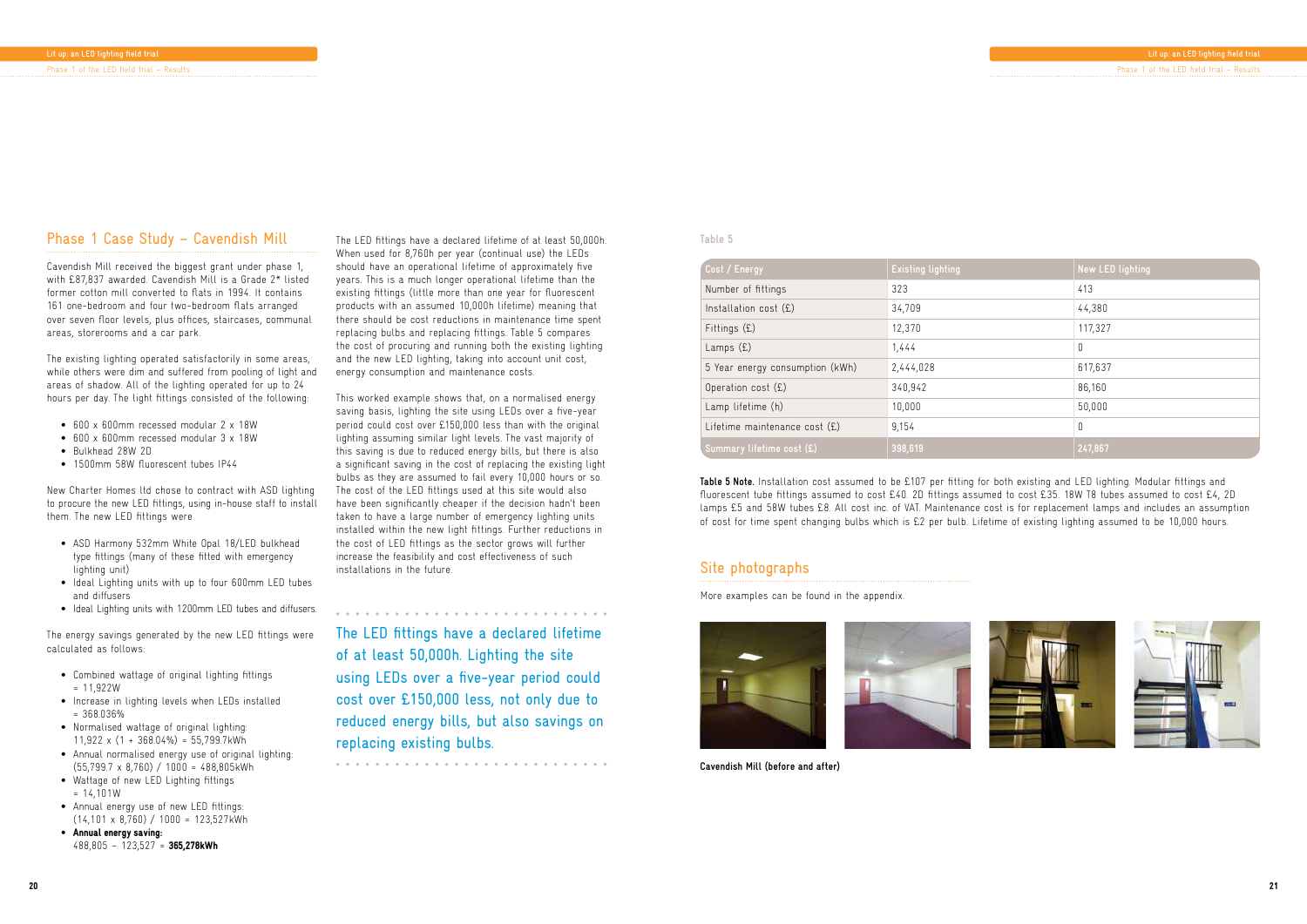#### Phase 2 of the LED field trials – Results

#### Phase 2 Overview

Phase 2 of the field trial was implemented in 2009–10, beginning in May with approximately £300k available in the funding pot. There were far more expressions of interest in phase 2 than in phase 1, largely due to increased awareness of the field trial and the facilitation event hosted by the Energy Saving Trust.

In order to incorporate more sites and housing providers it was decided that ETF funding would provide 70 per cent of the cost of the LED fittings installed. This allowed the funding to focus on maximising the number of LED fittings installed in phase 2.

In phase 2, twelve social housing providers were successful in bidding for funds for the installation of LED light fittings at

a total of nineteen different sites. Nine different LED lighting suppliers were involved. The fittings they provided were all installed between January and March 2009.

Phase 2 saw the procurement and installation of 2,410 individual LED light fittings. The Energy Saving Trust provided a total of £292k towards the cost of the lighting. The total value, including VAT, of the new LED lighting was approximately £507k, an average of £210 per fitting. As in phase 1, the new LED fittings were installed in place of various types of fluorescent fittings.

### Phase 2 Site details

Table 6, shows the different sites that successfully had LED lighting installed, the social housing provider responsible and the amount of funding awarded.





### Phase 2 Energy savings

Calculations of lighting energy use before and after the installation of the LEDs have been undertaken, based on the number and wattage of the old and new light fittings and the assumption that the lights are on for 24 hours per day, seven days per week.

Table 7 summarises the calculated amount and value of energy savings generated by the LED lighting for each site. The table also illustrates CO $_{_2}$  savings, the cost of the LEDs and the lifetime CO $_{_2}$  savings. As in phase 1, it is not possible to compare different sites on a like-for-like basis. This is due to the fact that in some cases the new LED fittings also contained an emergency lighting unit (therefore increasing cost). In other cases a greater number of light fittings or brighter light fittings were installed as the opportunity was taken to improve poor levels of lighting.

The wattages of both the old fittings and the new LED fittings were confirmed (where samples were provided) by Lighting Association Laboratories tests and used in the energy and CO $_{\rm _2}$  saving calculations. The investment payback shown in table  $7$  is calculated in simple terms - by comparing the total cost of the LED fittings against the energy they save. They do not factor in other savings that are generated by the much longer lives of the LED products – typically at least five times greater than the fittings they replaced. The longer lifetime will lead to additional savings both from avoiding the costs of replacement lamps and the maintenance time to fit them.

| Social housing provider | Name of site       | <b>LED Supplier</b>          | <b>Number of LED</b><br>fittings installed | <b>Funding awarded</b><br>(E) |
|-------------------------|--------------------|------------------------------|--------------------------------------------|-------------------------------|
| Bracknell Forest Homes  | Ladybank           | Photon Star                  | 106                                        | 16,110                        |
| Peddars Way             | Doris Barnes Court | ASD / LEDxON                 | 209                                        | 35,112                        |
| St Leger                | Woodland View      | Ideal Lighting               | 57                                         | 2,521                         |
|                         | Park View          | Ideal Lighting               | 43                                         | 2,119                         |
| South Wight             | Rope Walk          | ASD Lighting                 | 73                                         | 9,037                         |
| United Residents        | Elmore House       | Coughtree                    | 42                                         | 9,914                         |
|                         | Leicester House    | Coughtree                    | 95                                         | 24,921                        |
| Central & Cecil         | Ada Court          | LED Eco Lights / SH Lighting | 233                                        | 14,113                        |
|                         | Dora House         | LED Eco Lights / SH Lighting | 283                                        | 17,616                        |
| Gateshead               | Eslington Court    | Park Electrical              | 321                                        | 46,081                        |
|                         | Redheugh Court     | Park Electrical              | 321                                        | 46,081                        |
| Lewisham                | Knowles Hill       | ASD lighting                 | 20                                         | n/a (2,633)                   |
|                         | Adamsdrill Road    | ASD Lighting                 | 16                                         | n/a (1,986)                   |
|                         | Lewisham Park      | ASD Lighting                 | 71                                         | n/a (8,498)                   |
| Wrekin                  | Maddocks Court     | ASD Lighting                 | 90                                         | 9,525                         |
| Homes for Islington     | Ilex House         | Illumination                 | 104                                        | 13,270                        |
| Devon & Cornwall        | Vivian Court       | ASD Lighting                 | 72                                         | 11,917                        |
|                         | Michelle Court     | ASD Lighting                 | 100                                        | 21,339                        |
| Peabody                 | Ipsden Buildings   | Illumination Lighting        | 154                                        | 12,241                        |
| <b>Summary</b>          |                    |                              | 2,410                                      | 291,917                       |

#### **Table 6**

**Table 6 Note.** Sites with n/a in the 'Funding Awarded' column did not receive funding from the field trial but still installed LEDs using their own funding. The figures in brackets show the value of this levered funding.

## **Phase 2 of the LED field trials – Results**

There were far more expressions of interest in phase 2 than in phase 1... twelve social housing providers and nine different LED suppliers were involved. 

**Ilex House (before and after)**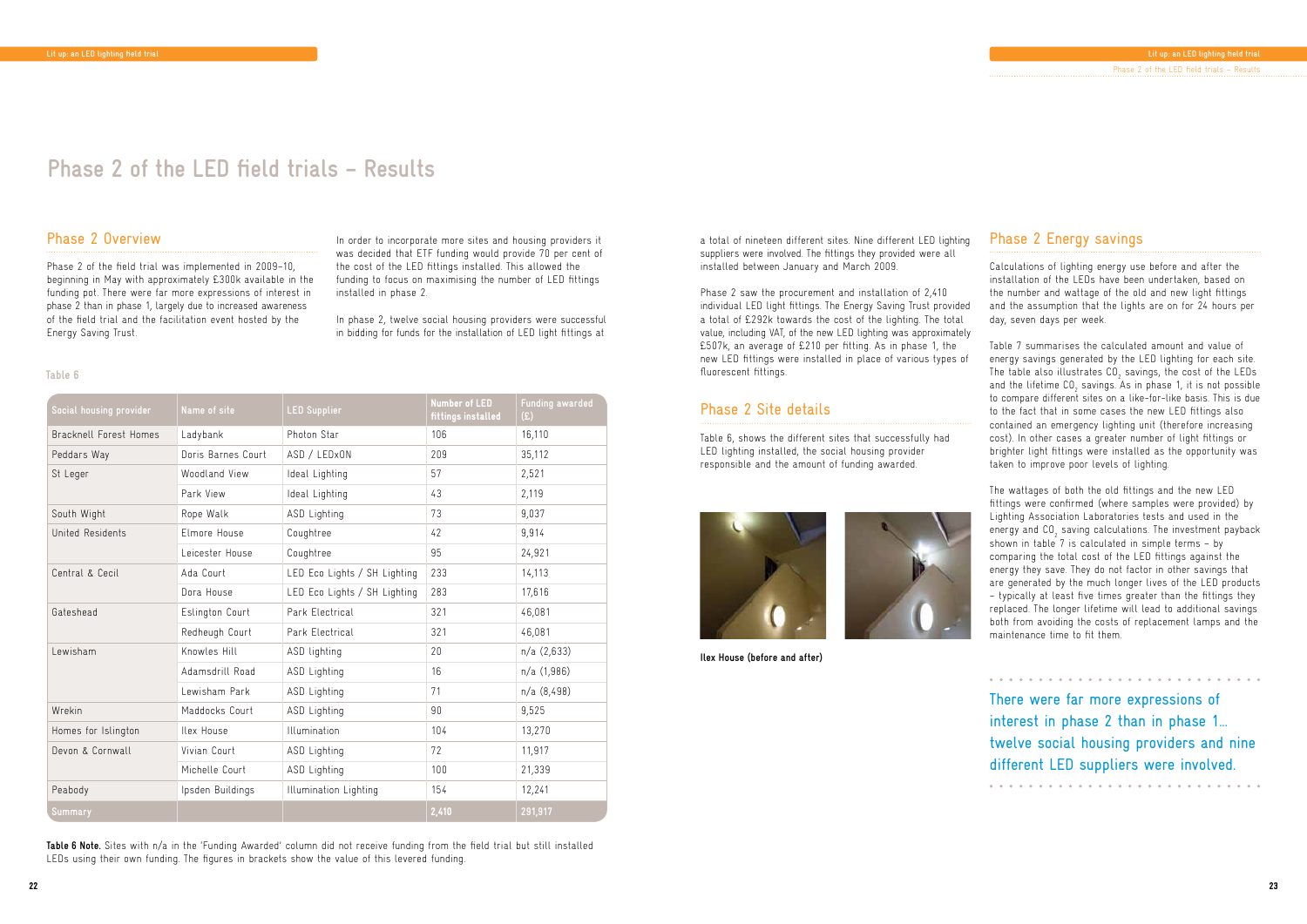calculations for all sites. Table 8 below shows the result of these calculations and again clearly illustrates the effectiveness of LED lighting as an energy saving measure. On this normalised basis energy savings would have been in excess of 1.2GWh per year, generating lifetime CO $_{\rm z}$  savings of over 4,000 tonnes. The return on investment period is similar to phase 1 and much less than the lifetime of the products – an average of 2.85 years.

Energy savings of 402,183kWh per annum are forecast to be generated by the new LED products. The financial value of these savings is £56,104 per annum and comparing this with the total cost of the LEDs results in an average return on investment period of 9.03 years. This is lower than in phase 1, due to both the increasing efficiency of LEDs and also the fact that more sites in phase 2 chose to simply replace existing lighting rather than increase light levels. An additional

factor in this reduced payback figure is that more applications for funding were received in phase 2, which allowed more choice when selecting sites on a value-for-money basis.

As with phase 1, a series of normalised energy saving calculations has been carried out for the phase 2 sites. For phase 2 all the sites were visited by Lighting Association Laboratories so we have been able to carry out these

**Table 7 Note.** Value of energy saving is based on an average unit price of 13.95p. Lifetime CO<sub>2</sub> savings based on average LED lifetime of 50,000 hours.

Realised energy savings of 402,183 kWh per annum are forecast to be generated by the new LED products. The financial value of these savings is £56,104.

**. . . . . . . . . . . . . . .** .

| Name of site       | Normalised energy | Annual value of  | <b>LED</b> cost | Return on          | CO. Saving | tCO <sub>.</sub> Saving |
|--------------------|-------------------|------------------|-----------------|--------------------|------------|-------------------------|
|                    | saving (kWh/a)    | energy saved (£) | (E)             | investment (years) | (t/a)      | lifetime (t)            |
| Ladybank           | 185,624           | 25,895           | 27,042          | 1.0                | 104.3      | 595.4                   |
| Doris Barnes Court | 96,626            | 13,479           | 64,614          | 4.8                | 54.3       | 301.0                   |
| Woodland View      | 18,752            | 2,616            | 4,231           | 1.6                | 10.5       | 60.2                    |
| Park View          | 7,834             | 1,093            | 3,557           | 3.3                | 4.4        | 25.1                    |
| Rope Walk          | 115,001           | 16,043           | 23,064          | 1.4                | 64.6       | 368.9                   |
| Elmore House       | 5,951             | 830              | 16,643          | 20                 | 3.3        | 19.1                    |
| Leicester House    | 32,651            | 4,555            | 24,922          | 5.5                | 18.3       | 104.7                   |
| Ada Court          | 89,090            | 12,428           | 23,689          | 1.9                | 50.1       | 285.8                   |
| Dora House         | 91,035            | 12,699           | 29,570          | 2.3                | 51.2       | 292.0                   |
| Eslington Court    | 58,863            | 8,211            | 77,350          | 9.4                | 33.1       | 188.8                   |
| Redheugh Court     | 43,877            | 6,120            | 77,350          | 12.6               | 24.7       | 140.7                   |
| Knowles Hill       | 3,263             | 455              | 2,633           | 5.8                | 1.83       | 10.5                    |
| Adamsdrill Road    | 16,510            | 2,303            | 1,986           | 0.9                | 9.3        | 53.0                    |
| Lewisham Park      | 229,989           | 32,083           | 8,498           | 0.3                | 129.2      | 737.8                   |
| Maddocks Court     | 96,051            | 13,399           | 22,234          | 1.7                | 54.0       | 308.1                   |
| Ilex House         | 498               | 69               | 22,276          | 320.6              | 0.3        | 1.6                     |
| Vivian Court       | 14,840            | 2,070            | 21,629          | 10.4               | 8.3        | 47.6                    |
| Michelle Court     | 139,707           | 19,489           | 35,820          | 1.8                | 78.5       | 448.1                   |
| Ipsden Buildings   | 29,974            | 4,181            | 19,938          | 4.8                | 16.8       | 96.1                    |
| Summary            | 1,276,136         | 178,018          | 507,046         | 2.85               | 717.0      | 4,093.5                 |

#### **Table 8**

#### **Table 7**

| Name of site       | Total energy<br>saving (kWh/a) | Annual value of<br>energy saved (£) | LED cost<br>(E) | Return on<br>investment (years) | CO <sub>.</sub> Saving<br>(t/a) | £/tCO <sub>2</sub> Saving<br>lifetime (t) |
|--------------------|--------------------------------|-------------------------------------|-----------------|---------------------------------|---------------------------------|-------------------------------------------|
| Ladybank           | $-1,678$                       | $-234$                              | 27,042          | n/a                             | $-1$                            | $-5.4$                                    |
| Doris Barnes Court | 9,490                          | 1,323                               | 64,614          | 48.8                            | 5.3                             | 30.4                                      |
| Woodland View      | 14,099                         | 1,966                               | 4,231           | 2.2                             | 7.9                             | 45.2                                      |
| Park View          | 15,968                         | 2,228                               | 3,557           | 1.6                             | 8.9                             | 51.2                                      |
| Rope Walk          | 29,616                         | 4,131                               | 23,064          | 5.6                             | 16.6                            | 95.0                                      |
| Elmore House       | 964                            | 134                                 | 16,643          | 123.8                           | 0.5                             | 3.0                                       |
| Leicester House    | $-2,681$                       | $-374$                              | 24,922          | n/a                             | $-1.5$                          | $-8.5$                                    |
| Ada Court          | 93,584                         | 13,055                              | 23,689          | 1.8                             | 52.6                            | 300.2                                     |
| Dora House         | 106,799                        | 14,899                              | 29,570          | $\mathbf{2}$                    | 60                              | 342.6                                     |
| Eslington Court    | $-29,513$                      | $-4,117$                            | 77,350          | n/a                             | $-16.5$                         | $-94.7$                                   |
| Redheugh Court     | $-35,792$                      | $-4,993$                            | 77,350          | n/a                             | $-20.1$                         | $-114.8$                                  |
| Knowles Hill       | 3,427                          | 478                                 | 2,633           | 5.5                             | 1.9                             | 11.0                                      |
| Adamsdrill Road    | 2,807                          | 392                                 | 1,986           | 5.1                             | 1.6                             | 9.0                                       |
| Lewisham Park      | 51,502                         | 7,185                               | 8,498           | 1.2                             | 28.9                            | 165.2                                     |
| Maddocks Court     | 15,152                         | 2,114                               | 22,235          | 10.5                            | 8.5                             | 48.6                                      |
| <b>Ilex House</b>  | 1,318                          | 184                                 | 22,276          | 121.2                           | 0.7                             | 4.2                                       |
| Vivian Court       | 3,428                          | 478                                 | 21,629          | 45.2                            | 1.9                             | 11.0                                      |
| Michelle Court     | 111,552                        | 15,561                              | 35,820          | 2.3                             | 62.7                            | 357.8                                     |
| Ipsden Buildings   | 12,141                         | 1,694                               | 19,938          | 11.8                            | 6.8                             | 38.9                                      |
| Summary            | 402,183                        | 56,104                              | 507,047         | 9.03                            | 225.7                           | 1,289.9                                   |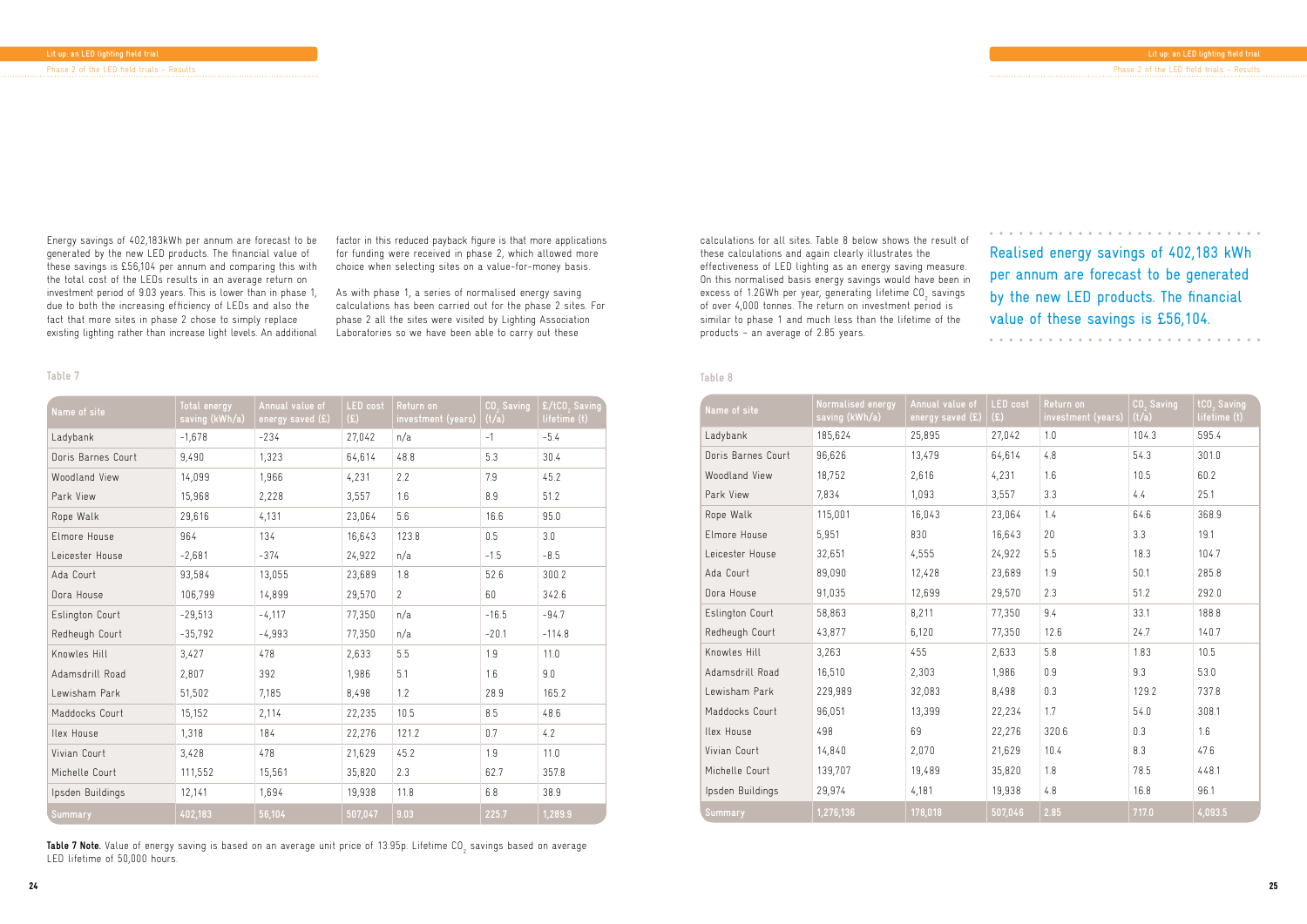92.6 per cent reported in phase 1 of the field trial. It is clear from the results of both phases 1 and 2 that the performance of the new LED light fittings is maintained at impressive levels despite continuous use. Two sites – Park View and Woodland View – stand out as having a significant reduction in lux maintenance over the first six months of operation. They experienced 34.9 per cent and 32.2 per cent reductions in average lux levels.

In these isolated cases, it was clear from Lighting Association Laboratories reports that significant numbers of the LED fittings had failed, leading to greatly reduced lux levels. The type of LED fitting installed at these sites was quite rare in the field trial in that it was an LED tube designed for direct retrofitting into an existing fluorescent tube fitting. The incidences of lamp failure were discussed with the housing manager and a probable cause was identified. The retrofit LED tubes were not supplied with any specific installation instructions: this led to the conclusion that they could simply be installed in place of the existing fluorescent tube. Subsequent discussions with the LED supplier showed that the ballast in the existing fluorescent fitting should be removed before the installation of the LED tube. This had not been done and had most likely resulted in the high levels of failure experienced as soon as the LEDs had been installed. The LED supplier in question provided replacement fittings under the terms of the product warranty manufacturers were required to offer as part of the trial.

Changes in colour temperature provided by the new LED fittings was generally similar to that experienced in phase 1. Existing colour temperature averaged 3,469K (3,219K in phase 1), rising to 5,225K as soon as the LEDs were installed (4,883K in phase 1). Colour temperature rose slightly in phase 1 after initial installation to 5,178K, but in phase 2 the average figure dropped slightly to 4,994K.

The LED fittings installed in both phase 1 and phase 2 of the field trial have now been operating continuously for up to two-and-a-half years. It would be extremely useful to revisit the sites and undertake a third set of performance readings to see how lux levels and colour temperature has been maintained over a much longer period. This data could be used to calculate an accurate set of assumptions as to how the LED fittings will perform over their whole lifetime.

### Phase 2 LED performance – Lighting Association Laboratories measurements

Lighting Association Laboratories was again employed to undertake in-situ measurements of lighting levels at each site where new LED fittings were installed. As in phase 1, measurements of colour temperature were also taken and the same measurement methodology employed.

Table 9 sets out the results of Lighting Association Laboratories measurements. The Lux (lx) levels and colour temperatures displayed are an average of all measurement points throughout each site. The percentage change in light output at each visit is also displayed.

As in phase 1, the results clearly illustrate the improvements created by the LED lighting.

Existing lux levels, at an average of 60.5lx across the sample, were slightly worse than the 63lx measured in phase 1. 'Yellow' light was common in many sites, as were areas of shadow and pooling of light.

Lux levels significantly improved with the installation of the LED fittings, increasing by an average of 56.7 per cent to a reading of 94.8lx. This is quite a bit less than in phase 1, where lux levels increased by 100 per cent, due to many sites specifying LED lighting that was better than the existing lighting. This is reflected in the energy savings from phase 2, which are on average higher than phase 1 because far fewer sites chose to increase existing lighting levels.

The photography for phase 2 sites again shows the marked visual improvement to lighting levels and the eradication of light-pooling and areas of shadow. Park View appears to be the only site where the new LED fittings have significantly reduced lighting levels. This may have been due to the fact that existing light levels were deemed too high. The light output of the existing fittings was very good to begin with, but the average lux level dropped from 151lx to 98lx, a decrease of 34.9 per cent.

The maintenance of lux levels provided by the new LED fittings was again impressive, with an average lux reading of 91.9 across the sites (maintenance of performance of 96.9 per cent). This is slightly better than the figure of

#### **Table 9**

| Name of Site                  | <b>Existing</b><br>average lux | <b>Initial LED</b><br>average lux | $\%$<br>Change | 6 Month average<br><b>LED lux</b> | $\%$<br>Maintenance | <b>Existing</b><br>colour (K) | Initial<br><b>LED</b> colour | <b>6 Month</b><br><b>LED</b> colour |
|-------------------------------|--------------------------------|-----------------------------------|----------------|-----------------------------------|---------------------|-------------------------------|------------------------------|-------------------------------------|
| Ladybank                      | 11.4                           | 96.2                              | 747.6          | 82.7                              | 85.9                | 3,431                         | 3,992                        | 3,464                               |
| Doris Barnes Court            | 47.3                           | 117.5                             | 148.2          | 118.2                             | 100.6               | 3,130                         | 6,627                        | 6,806                               |
| Woodland View                 | 72.7                           | 87.7                              | 20.6           | 59.5                              | 67.8                | 3,857                         | 4,817                        | 5,166                               |
| Park View                     | 151.1                          | 98.4                              | $-34.9$        | 64                                | 65.1                | 3,440                         | 4,375                        | 4,388                               |
| Rope Walk                     | 59.6                           | 163.1                             | 173.7          | 164.7                             | 100.9               | 3,516                         | 5,571                        | 4,974                               |
| Elmore House                  | 32.5                           | 47.54                             | 46.21          | 89.2                              | 187.75              | 3,816                         | 4,225                        | 3,701                               |
| Leicester House               | 25.3                           | 64.1                              | 153.2          | 69.9                              | 109                 | 3,671                         | 4,284                        | 3,815                               |
| Ada Court                     | 95.6                           | 92.4                              | $-3.3$         | 88.1                              | 95.3                | 3,536                         | 4,986                        | 4,674                               |
| Dora House                    | 137.2                          | 123.4                             | $-10.1$        | 96.9                              | 78.6                | 3,731                         | 5,264                        | 5,031                               |
| Eslington &<br>Redheugh Court | 52.1                           | 124.4                             | 138.7          | 101.5                             | 81.6                | 3,272                         | 4,426                        | 4,317                               |
| Knowles Hill                  | 18.5                           | 18                                | $-2.3$         | 18.9                              | 104.9               | 3,706                         | 5,879                        | 5,688                               |
| Adamsdrill Road               | 33.7                           | 102.5                             | 203.7          | 108.8                             | 106.1               | 3,382                         | 5,463                        | 5,384                               |
| Lewisham Park                 | 32.3                           | 119.6                             | 270            | 125                               | 104.5               | 3,335                         | 5,829                        | 5,743                               |
| Maddocks Court                | 18.1                           | 63.5                              | 250.3          | 62.8                              | 98.9                | 3,338                         | 6,432                        | 6,419                               |
| Ilex House                    | 49.9                           | 47.5                              | $-4.8$         | 49.8                              | 104.9               | 3,646                         | 6,609                        | 5,556                               |
| Vivian Court                  | 59.8                           | 103.3                             | 72.7           | 92.2                              | 89.3                | 3,257                         | 3,202                        | 3,237                               |
| Michelle Court                | 180.3                          | 218.2                             | 21             | 210.6                             | 96.5                | 3,410                         | 5,845                        | 6,038                               |
| Ipsden Buildings              | 10.7                           | 19.84                             | 84.61          | 51.12                             | 1,265.85            | 2,970                         | 5,752                        | 5,502                               |
| <b>Average Summary</b>        | 60.5                           | 94.8                              | 56.69          | 91.9                              | 96.90               | 3,469                         | 5,225                        | 4,994                               |

**Table 9 Note.** Eslington Court and Redheugh Court are identical buildings that had the same lighting installation. The Lighting Association therefore only undertook measurements at Eslington Court. Initial LED performance measurements were not undertaken at Elmore House or Ipsden Buildings.

#### Phase 2 of the LED field trials – Results Phase 2 of the LED field trials – Results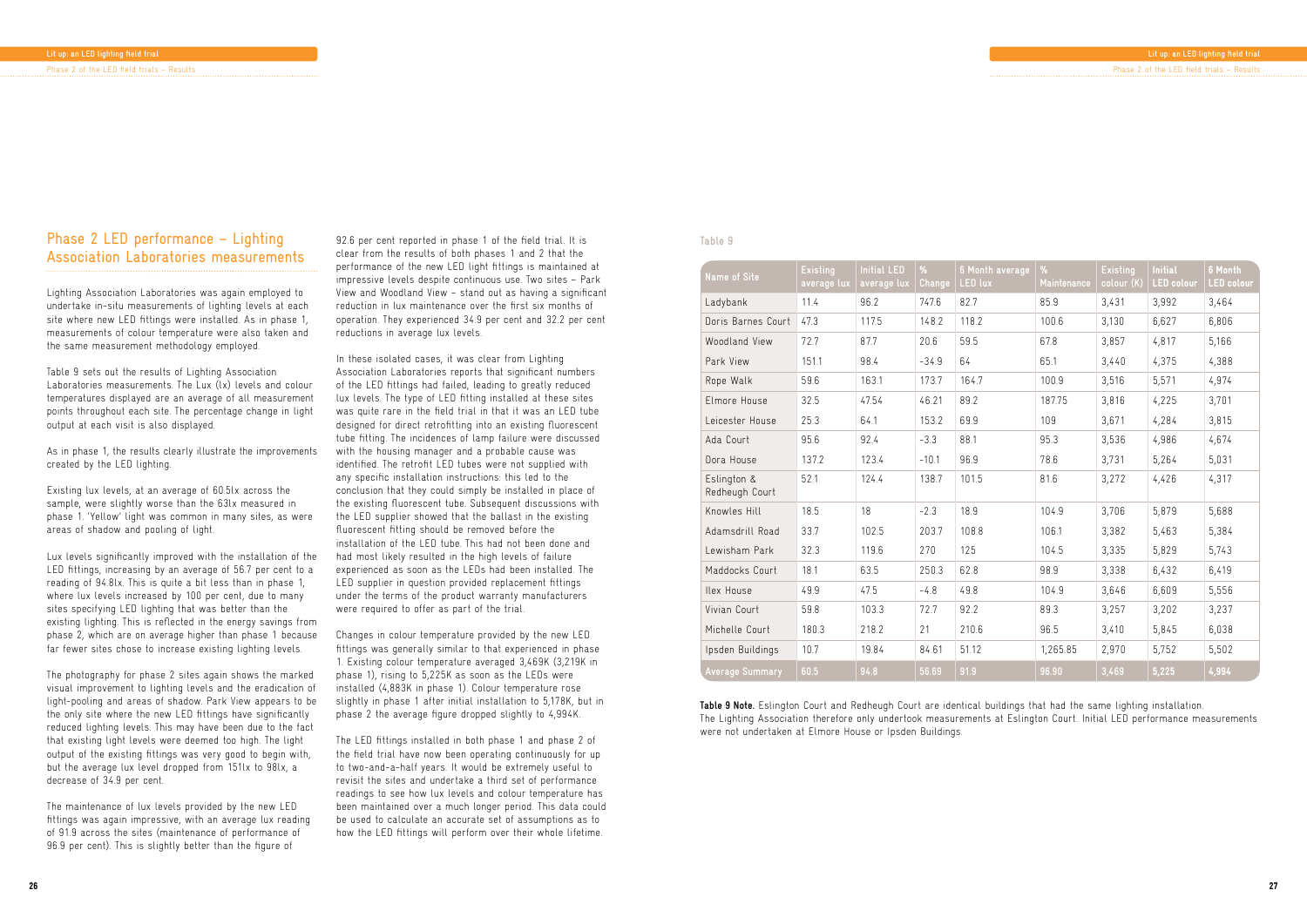Conclusions

The field trial has demonstrated the excellent performance of LED lighting. The photographs in the appendix of this report clearly show this. Despite this, there remains a substantial price difference in the cost of LED fittings when compared with traditional fluorescent fittings. Discussions with many of the social housing managers involved in the trial have shown that only a few of them have undertaken further installations of LED lighting in their housing stock. The up-front additional costs remain a serious constraint. Without grant funded support it is unlikely that the technology would be installed, despite its obvious benefits.

Levels of production and installation need to be increased in order to bring down the cost of LED light fittings. A clear mechanism for assisting in this process would be to encourage and stimulate the involvement of LED products in programmes such as CERT<sup>8</sup> and the forthcoming ECO<sup>9</sup>. Such programmes have very successfully transformed markets for measures such as CFLs, cavity wall and loft insulation, and the same could be done for LED lighting. The Energy Saving Trust will discuss the results of this field trial with both DECC and OFGEM and encourage the inclusion of LED light fittings in both existing and future energy-efficiency initiatives.

The results of the various monitoring activities clearly shows that the installation of LED light fittings in communal areas of social housing can lead to very significant improvements in lighting levels, and quality of light, while at the same time generating energy savings. The fact that the LED light fittings could last over five times as long as the replaced fittings is another very important factor when considering the benefits of this technology. It would be useful to carry out further testing of this finding. This would enable the evaluation of the true cost of the additional labour and product cost involved in maintaining traditional fluorescent light fittings in locations such as those involved in this field trial.

The trial has shown that the installation of LED light fittings can be used to either maintain or enhance light levels, and in both cases can generate energy savings. The increase in colour temperature typically produced by LEDs also improved the environments monitored in the field trial, a factor much appreciated by the social housing tenants. Brighter, whiter light is very effective in the corridors and stairwells in all of the social housing sites.

Interest in the LED field trial from social housing providers and LED suppliers increased as it progressed. It is a great shame that phase 3 had to be cancelled, as it is likely that new LED suppliers would have got involved and the products installed would have developed yet further. LED technology is developing very quickly and may soon dominate both the commercial and domestic lighting markets. It is sufficient to conclude that a social housing provider considering installing LED light fittings today will have an even better choice of products to choose from than those discussed in this report.

With the rising price of electricity, the high efficiencies of LED lighting technology will make it an even more attractive investment in the years ahead.

The field trial can be considered a great success due to the fact that an energy-saving measure has been proven to save significant amounts of energy while at the same time leading to an extremely noticeable increase in performance.

## **Conclusions**



**Richard Kitson Court (before and after)**

The installation of LED light fittings in communal areas of social housing can lead to very significant improvements in lighting levels, maintenance of light levels and quality of light, while at the same time generating energy savings.

<sup>8</sup> Carbon Emissions Reduction Target: http://www.decc.gov.uk/en/content/cms/funding/ funding\_ops/cert/cert.aspx

<sup>9</sup> Energy Company Obligation: http://www.decc.gov.uk/assets/decc/legislation/ energybill/540-energy-security-bill-brief-energy-company.pdf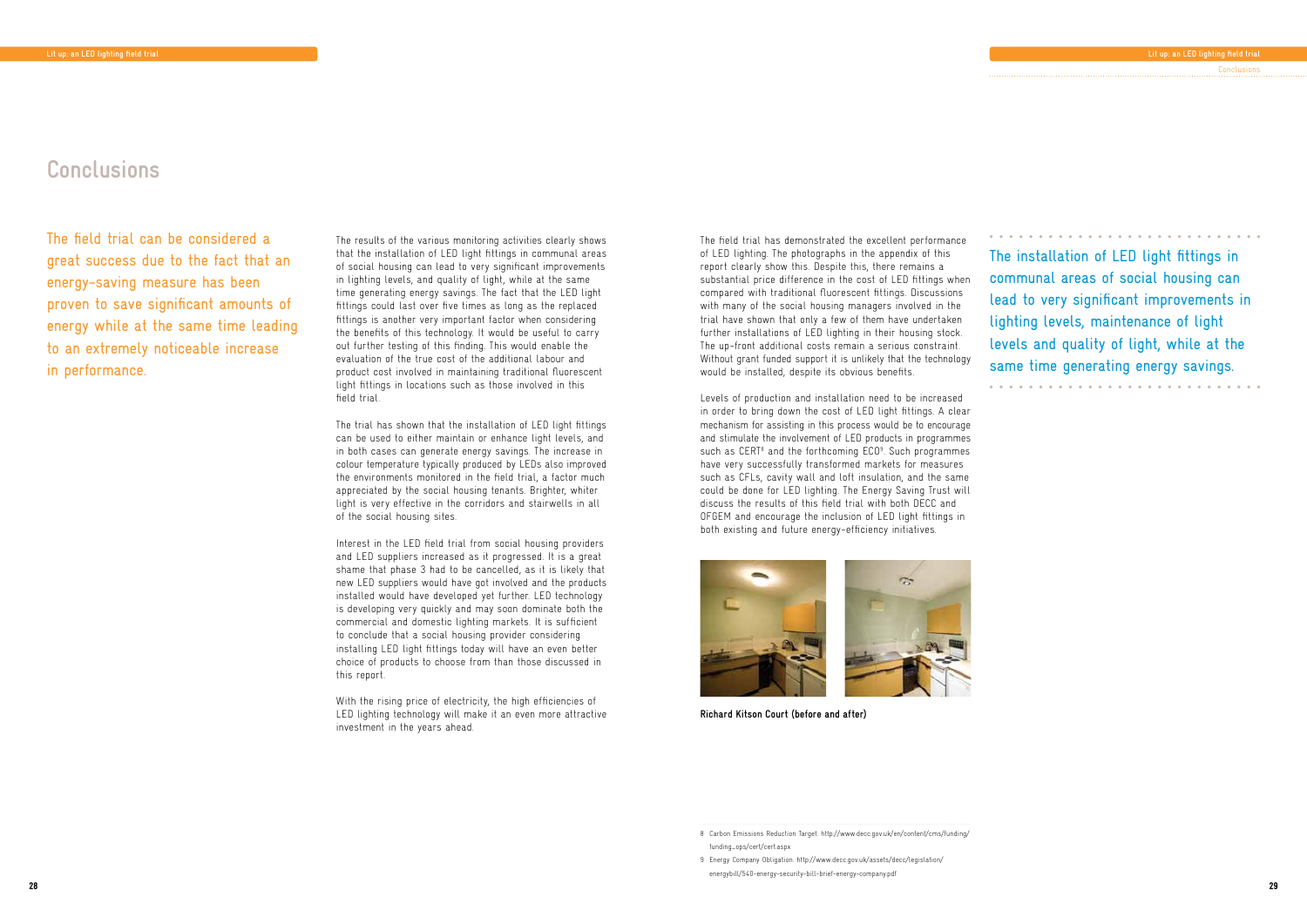Appendix 1 – Site Photographs





**Pre-installation and post-installation Pre-installation and post-installation Pre-installation and post-installation Pre-installation and post-installation**

## Brixton - Ellmore House Concaster (Woodlands) Cambier House St Johns Wood - Dora House





**Pre-installation and post-installation Pre-installation and post-installation Pre-installation and post-installation Pre-installation and post-installation**







## **Appendix – Site photographs**









## Bracknell Channell Doncaster (park view) Channell Gambier House Court Miners Court

















### Cavendish Mill East Dereham Lewisham - Knowles Hill Telford